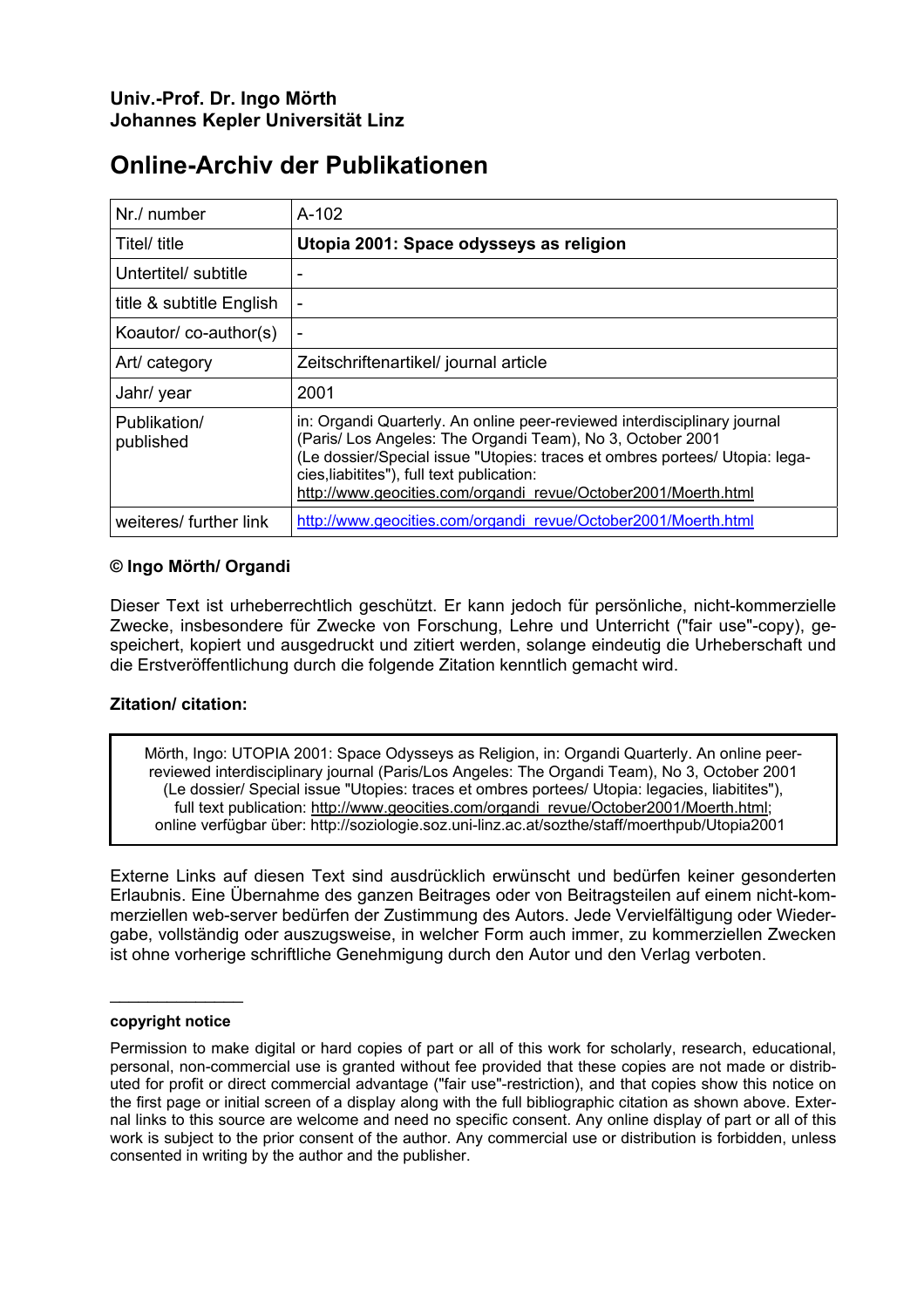# **Utopia 2001: Space Odysseys as Religion**

*by Ingo Mörth* 

"After watching the movie '2001' at the age of thirteen, I read the book and understood the ending in part. Years later I fully understood: The story was all about replacing God with advanced aliens as gods and humanity as gods-in-the-making. It was a secular, technicolor response to the Bible, complete with parallels to Genesis and Revelation, including even a Christ-figure who dies and is , resurrected into , godhood at the Second Coming' of the alien-gods. If no one understands the story, it's only because of cognitive dissonance. Kubrick was about as explicit as can be. , 2001' isn't science fiction, it's about science fiction as religion."

*Joe Schembrie*, MBA, President of Astrotug Inc., Bellevue, Washington, answering the question: "What Effect (if any) did Stanley Kubrick's "2001: A Space Odyssey" have on you and your space career?"; www.reston.com/nasa/comments/2001.comments.html

# **Introduction**

Like no other work of science fiction and fantasy (SF) the movie and subsequent novel  $.2001$ : A Space Odyssey" *(2001)*, the still famous collaboration of science-fiction author Arthur Charles Clarke and movie director Stanley Kubrick, demonstrates the inherent quality of the whole genre as . Utopia with religious meaning". In this essay I will show that religious functions and patterns are characteristic for utopian thinking in general, and that SF today more than ever represents transcendencies of human existence. Its speculative odysseys in time and (inner and cosmic) space therefore are one of the manifestations of "invisible religion" (Luckmann 1967), characteristic for modernity.

Many spectators in 1968, when *2001* was released first, described the film as a religious experience, saying that it opened up new doors for them in their spiritual lives (see DeMet 1998/2001). F.e. a letter-writer wrote to Kubrick:

"I would not be at all afraid to state that with 2001 you may have quite possibly saved any number of spiritual and physical lives. For it is within the power of a film such as yours to give people a reason to go on living – to give them the courage to go on living."(Agel 1970, 192).

Others used language reminiscent to rebirth concepts, like the person who wrote Kubrick,

". Your movie has given me many moments which I seek out in my life – moments of feeling alive. After your movie one thought kept coming back into my mind. It is one that I have had many times, but which seemed more clear than ever now; how many times must I be born to realize what I am."(Agel 1970, 187)

And at one screening of the film in Los Angeles, a young audience member rose to his feet at the film's conclusion, ran down the aisle and crashed through the screen, all the while shouting,  $\mu$ t's God! It's God!" (Agel 1970, 306).

Of all the SF movies ever made, *2001* stands not only because of its spiritual significance and encrypted religious meaning as the pinnacle of the genre, but also because of its paradigmatic esthetic quality and visual perfection. *2001* took the realm of special effects to an unsurpassed degree of realism, and even today this film is the standard by which many movies are measured. *2001* paid such attention to detail that it has been said a more realistic movie could only be made if it were filmed on location in outer space. After *2001*, aliens in the movies became more realis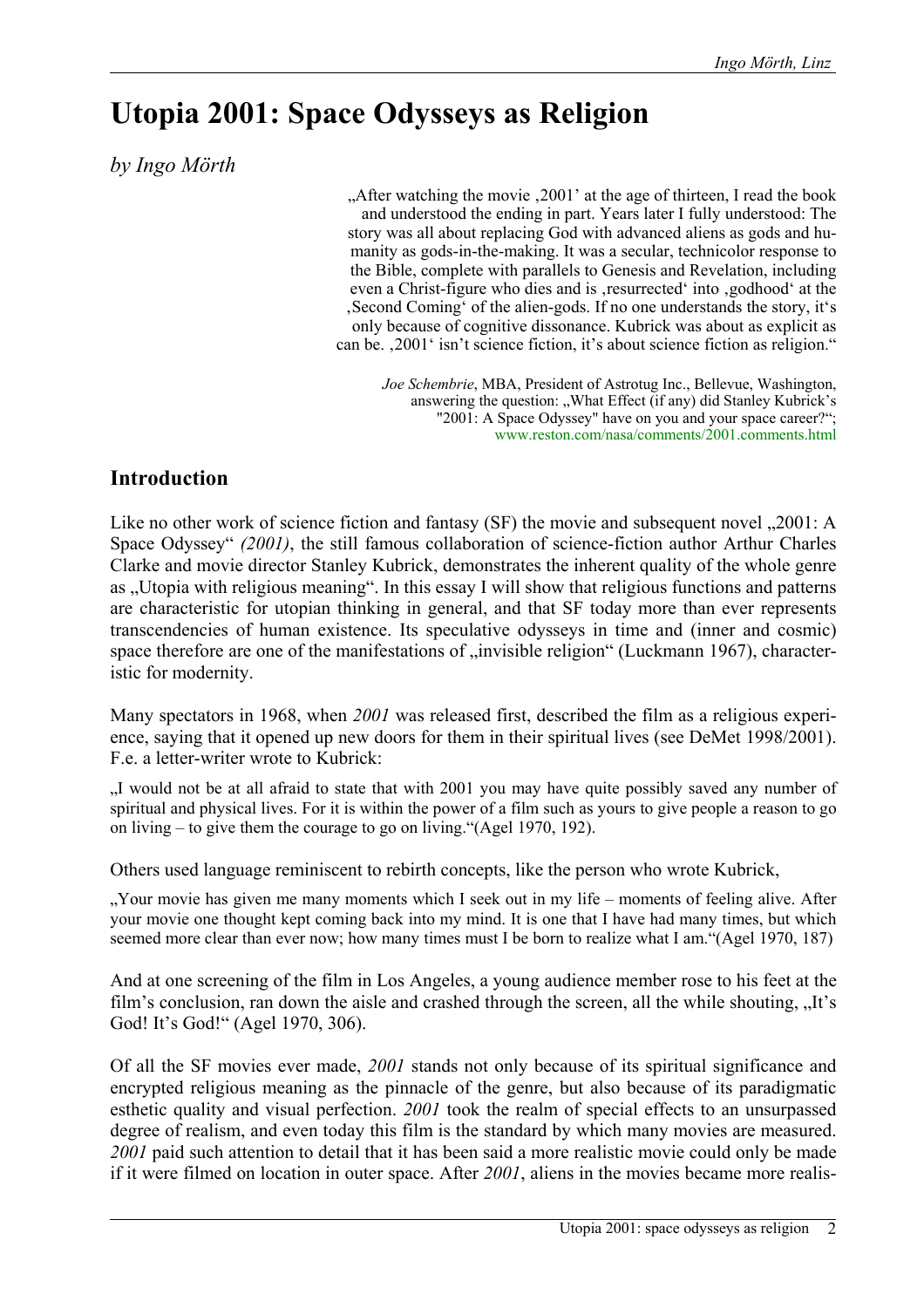tic-looking and believable. Later science fiction films with extraterrestrials, including *Star Wars* and *E.T.,* owe their existence to it.

Due to this combination of spiritual imagination und audiovisual perfection, *2001* was a superb box-office hit when it premiered in 1968. Hippies would go to the front row of the movie theatre and lie on the floor as its "cosmic light show" swept over them (Agel 1970, 309). Reaction to this film by the moviegoing masses was extreme: it was either loved or hated by critics and laymen alike. There was no middle ground. The film's popularity has not waned over the years, although it is no longer used for "tripping". Today, 2001 stands as a triumph of science fiction on the silver screen. Other films have tried to imitate its style and its vision, such as *Planet Of The Apes* and *Silent Running,* but none have come close, as far as I can judge it.

One of the reasons for *2001's* lasting fascination is the citation of millennarian thinking as time horizon for astronaut Dave Bowman's journey to infinity. The film (and book) presents us, as its full title indicates, with a journey which is temporal as well as spatial. The choice of date strikes as one of the most intriguing things about the religious quality of the story. With its connotations of a new start (001), built on past millennia (2000) it recalls many theories of the cyclical nature of universal history, which are strongly rooted in many religious traditions. Like buddhist souls astronaut Dave encounters obstacles on his pilgrimage towards infinity: the most formidable is that monument of its own magnificence, HAL 9000, the computer. But our pilgrim triumphs over that obstacle and finally goes through to, as the words on the screen inform us, "Jupiter and Beyond - the Infinite", which means: going out of nature and its limitations. And once out of nature, Dave goes through a prolonged and intense psychedelic experience, in order to be taken out of our world into the other. In Clarke's novel based on the film, we are told that Dave is here going through , some kind of cosmic switching device, routing the traffic of the stars through unimaginable dimensions of space and time." The movie itself exposes us to varied and extreme visual and aural phenomena, designed to make it perfectly clear to any observer that what Dave is doing is perning in a gyre, and finally coming through something like God's holy fire:

*By the time the extraterrestrial sages get him through, he is an aged man, and we are presented with the most perplexing sequence in the film. We encounter Dave, in a French Provincial room, considerably aged since we last saw him. Moreover, he is not getting any younger, so pretty soon we see him as a tattered coat upon a stick, a mere paltry thing, a dying animal. But we must realize that that does not matter - that, indeed, his soul should clap its hand and sing, and louder sing for every tatter in his mortal dress. For Dave is to have his bodily form changed - and he has it transformed into something new. He has been gathered into eternity, and that is no country for old men. So his bodily form is changed into that of a child. But a god-child: the new god coming in the magnus annus, the Great Year 2001 -- the beginning of the new 2000 year cycle.* 

Non of the "space odyssey" sequels by Arthur C. Clarke himself reached the unique impact of *2001. "*, *2010: Odyssey Two*" (1982) was written more as a sequel to the film than to the novel, and tells the story of a Soviet space flight to Jupiter nine years after the original voyage of the Discovery in 2001. The book was a best seller, but the following movie entitled ...2010: The Year *We Make Contact* " was only moderately successful. Clarke wrote a new sequel,  $\frac{1}{2061}$ : Odyssey *Three"*, published in December 1987. The novel is structured mainly as an adventure story, and the spiritual and religious elements of the narrative are almost non-existent. Although it achieved bestseller status, *2061* was not as successful as its predecessors were. In March 1997, Arthur C. Clarke came out with "3001: The Final Odyssey", once more a national bestseller.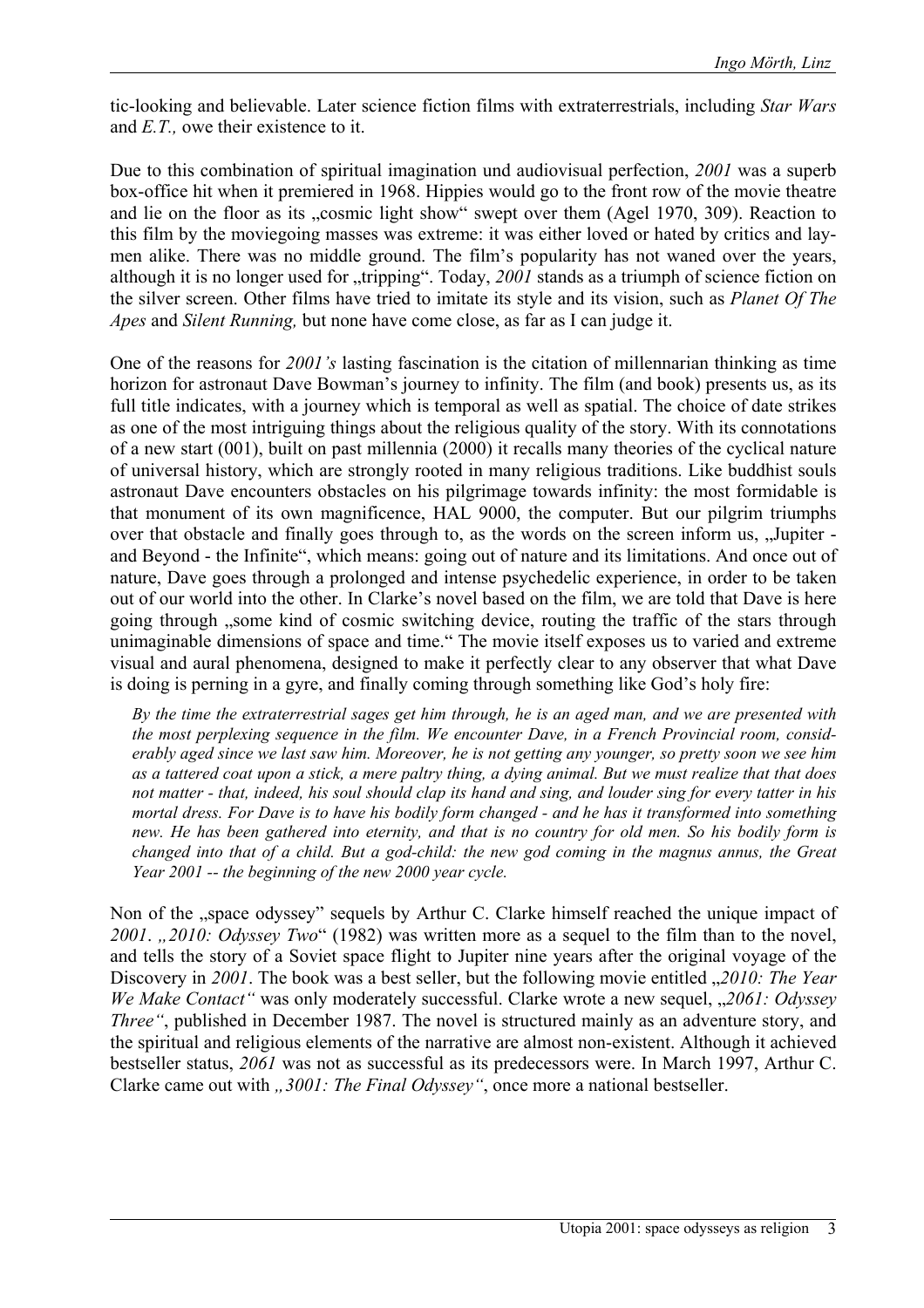*The book resurrects Frank Poole, one of the astronauts killed by HAL in 2001. He is discovered floating beyond the orbit of Neptune and taken to a tower reaching 20,000 miles up from the Earth's surface where he is revived and gradually introduced to life in the 31st century, which is full of fantastical technological wonders. 3001 is filled with detailed descriptions of a future society where nearly all of mankind's problems have been solved by technology. At one point, the "barbarian" Poole makes a comment that the human race has deteriorated since his time, to which one of his caretakers replies, "That may be true – in some respects. Perhaps we're physically weaker, but we're healthier and better adjusted than most humans who have ever lived. The Noble Savage was always a myth".* 

While 2001 was a breathtaking extrapolation of one of the basic religious questions: ...mankind in the universe", *3001* has reached one of the basic religious answers: a state of (near-)paradise, constructed as utopian projection into the future like many other specimen of the genre since Thomas Morus' famous first description of an utopian society. Like often, for the audiences the questions of *2001* were more appealing than the answers given in *3001*.

*2001* was relaunched in a remastered and restored version at the beginning of this year. The European premiere of this relaunch took place in the Vatican, in the Pope's John Paul II own cinema. The invited audience included Kubrick's widow, Christiane, and his daughter Anya. Vatican officials said that the film was "top of the list" of films approved by the Pope and his advisers as suitable for viewing by the faithful on the grounds that they promote spiritual or moral values. The Pope's endorsement could come down to interpretation. It is possible that he, with a number of academics, sees the enigmatic gleaming black monoliths in the opening scenes as the work of God, rather than the creation of an alien species. This would change the film's seemingly atheist message - and approve the affinity of science fiction and religion also from an religion's point of view.

### **Utopia and Transcendency**

..... Obstine, je montais vers Dieu pour lui demander la raison des choses ... Mais au sommet de la montagne je ne decouvris qu'un bloc pesant de granit noir-lequel etait Dieu ... Seigneur, lui dis-je, instruisez-moi ...Mais le bloc de granit ruisselant d'une pluie luisante me demeurait impenetrable ..."

Antoine de Saint-Exupéry, from "Citadelle" (1948)

The literary genre SF, having undergone an extraordinary increase in industrial nations over the last few decades, can be analysed, just like classical utopian, state-oriented novels (cf. Nemella 1984) or "voyages imaginaires", from Thomas More's "Utopia" to George Orwell's "1984", as a comprehensive application of the utopian method, in as far as it:

"takes images from a communal, imaginary world, manipulates, extends and maintains them as a model for further discussion and, from this position of a separate reality, influences the communal imagery in and from reality." (Krysmanski 1972, 54).

Utopian imagery, therefore, transcends social reality, although it remains in spite of this - as far as content and range are concerned - re1ated to it and acts upon it (cf. Mannheim 1952, 179). The application oft he utopian method thereby establishes SF as a sphere of meaning ("Sinnprovinz", Schütz) of its own, differing from the "life-world as the natural foundation of our Weltanschauung" in the face of everyday social reality, showing structures of meaning without the empirical boundaries of the life-world, although, on the other hand, staying closely related to it.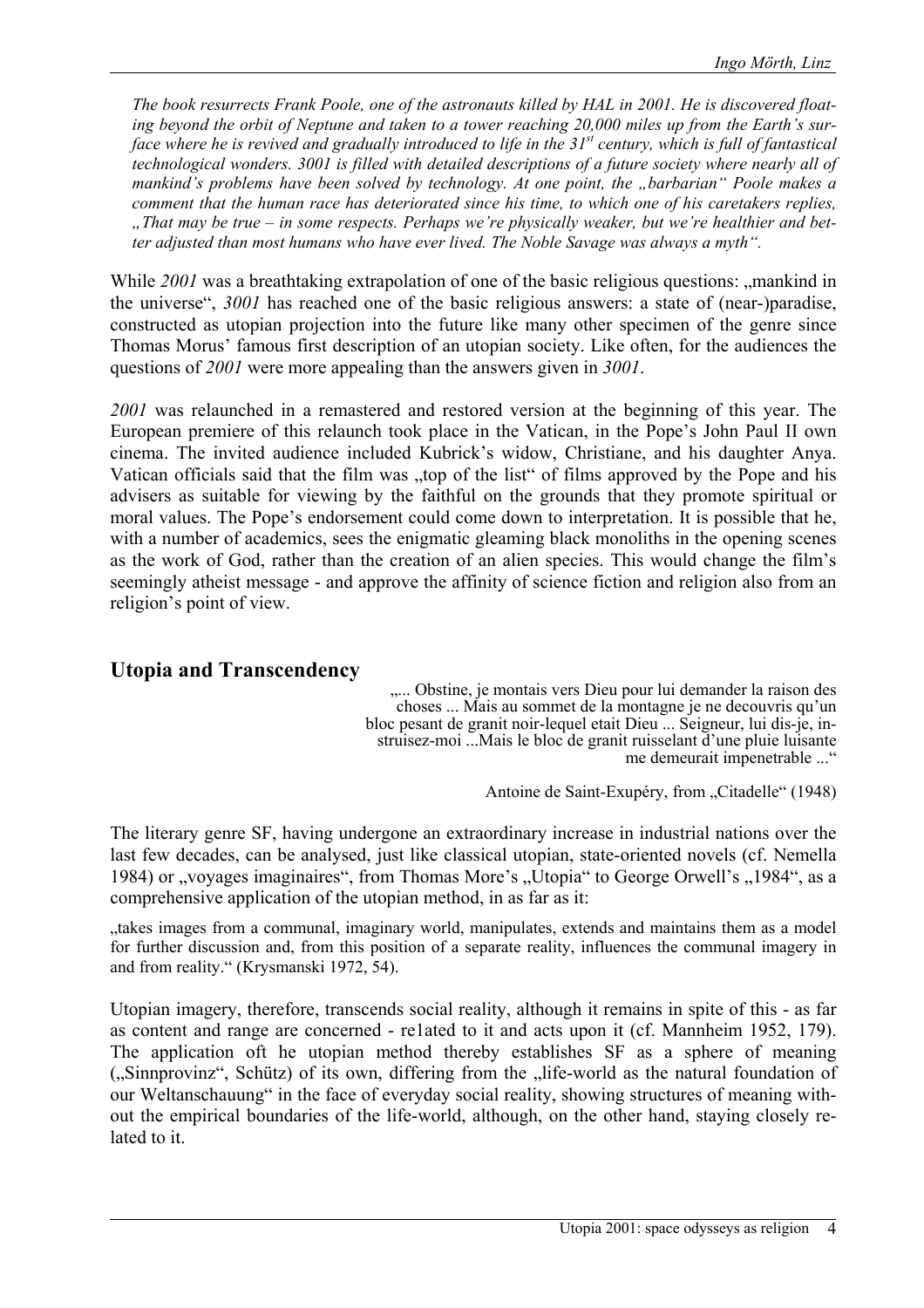SF shares this quality with other spheres of meaning which transcend the life-world, such as the dream or the day-dream, art, and also religion. Religion in particular, consists essentially of a utopian and fantastical element, which, within the scope of the most varying concrete forms of religion, heralds a celestial reality and a higher level of consciousness at the conclusion of history, as well as that of individual life.

I intend to prove that religion and SF are not only comparable by means of the formal aspects of utopia and transcendence, but also that they are joined at the very same roots of the structure of the life-world, as far as content is concerned: at the transgression of the boundaries of knowledge, experience and behavior, and that SF acts upon the life-world of its readership as religion does on its believers. This affinity between SF and religious ideas extends even as far as the development of SF-religions, firmly anchoring the ideas of SF, ritually and pragmatically, into the life-world of their followers. For example, the development of U. F .O. cult groups, which will be dealt with in greater detail later, cannot be adequately explained without a content analysis of the SF genre, as transgressing the respective boundaries of the real and the imaginable.

The inner, content-based relationship of fantasy literature on the one hand, to religious myths on the other, was first brought to recognition within the framework of a depth-psychology approach (cf. Scheidt, 1972). Freud's analysis of the "Unheimlichen" (The Extraordinary, 1919), makes a particular connection between this element of the fantastic and the regression to a phase relating to the animism of primitive man in the psychological development of the individual, buried deep within the unconscious. C. G. Jung took Freud's perspective one step further, concentrating on the , personal' unconscious, in an analysis of the , collective' unconscious and its archetypes. He considered the sphere of the fantastic to be a further expression of a comprehensive mythology of mankind. In accordance with this, Jung saw U. F. O.'s as collective visions, a modern expression of an archetypically created idea (Jung 1958).

Depth-psychology analysis certainly reaches its limits rather quickly in the analysis of SF. SF is not only characterised by the regression to previous experiences and phases of psychic development or to archetypically formed ideas, but also, essentially, to the creative and the speculative transgression of all structurally existent boundaries of the world and of experience. This is worth examining in further detail. The perspective of depth-psychology remains, however, at the centre of these observations: SF and religion, being spheres of meaning different from everyday reality yet still related to it, are more easily explained by basic problems of individual existence. These basic problems can best be dealt with by means of temporal, spatial and social elementary structures (and limits thereof) of the life-world, studied in detail in a phenomenological protosociology (Schütz/Luckmann, 1975). These constitute the dimensions of an analysis of the content of SF within a sociology of knowledge, and also of its transformation into a religious, cultlike practice.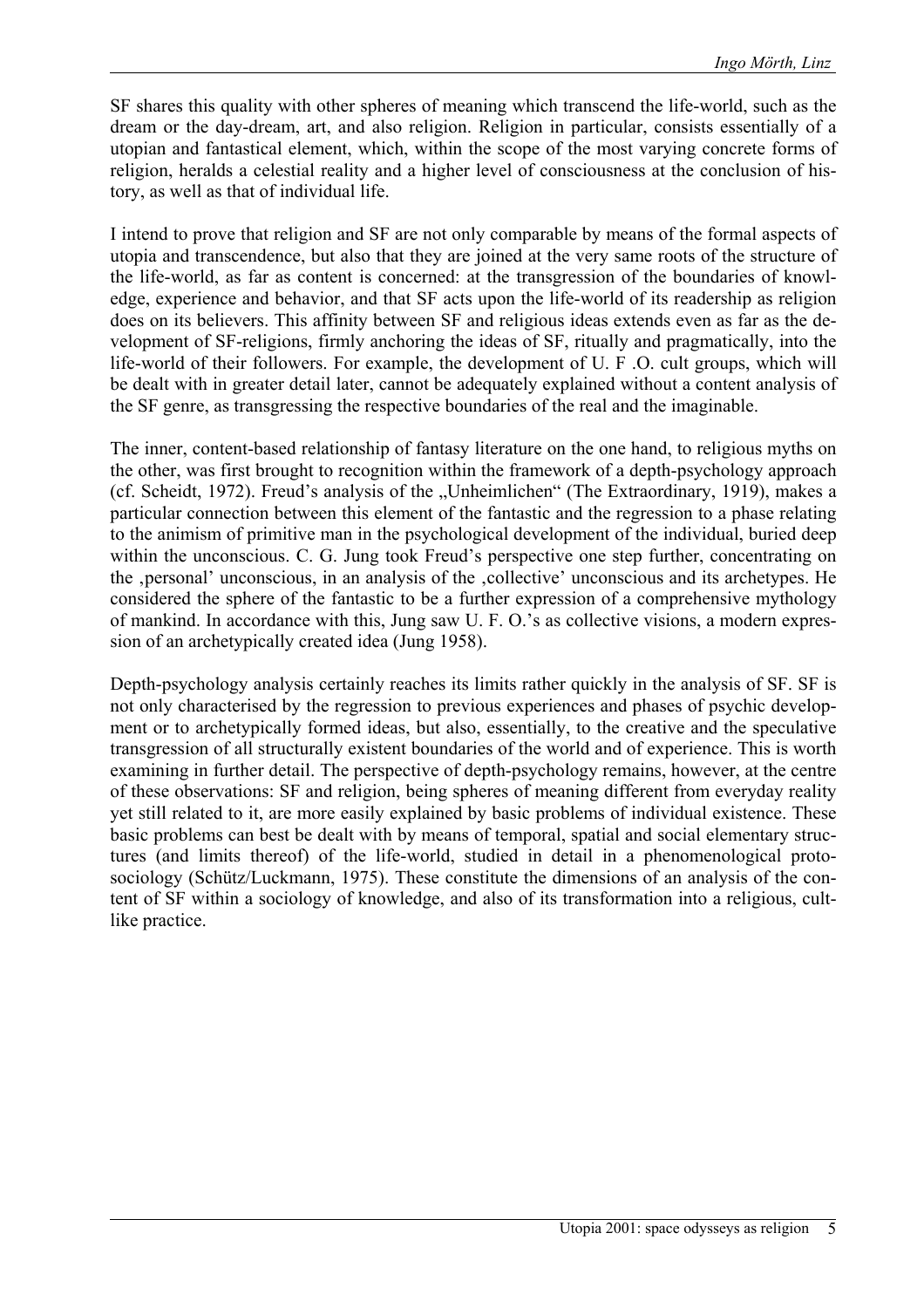# **SF and Religion as Convergent Spheres of Meaning**

"It is he who is unsatisfied who fantasises, not he who is content."

Sigmund Freud, in: The Poet and the Fantastic (1908)

SF establishes, therefore, a fantasy world which literally transgresses the boundaries of everyday existence in the true sense of the word, constructing a world of different structures of meaning, based on the future or an alternative environment, into which the reader enters. This delimitation of the spatial, temporal and social structures of the life-world which are empirically valid, and the exploration of the possible and the imaginable automatically bring SF closer to religious spheres of meaning, which likewise thematise and define another world.

This formal parallelism is, at first place, trivial and seems to cease upon closer examination: a religious system of meaning creates a particular reality *excluding* other structures, which has a quality of absolute certainty for those believers who enter into it. Certainty is, however, principally not envisageable within the literary sphere of SF, whose foundation is the open horizon of the possible. It is this which appears to separate fundamentally SF and religion.

The fact that a world created by an author can principally only exist alongside numerous other worlds (this basic system of SF has been taken up many times as an independent topic: the concept of never-ending parallel universes where every possible world is realised) is, however, an increasingly applicable pre-requisite of religion under conditions of social pluralism. In the same way that the SF reader can select worlds of any kind, one can also select various forms of religious meaning, within or beyond the boundaries of religious tradition. In this way, even religious certainty assumes a provisory quality (P. L. Berger called this the "heretical imperative", cf. Berger, 1979).

It is therefore no longer possible to uphold the claim for absoluteness of religious knowledge under the conditions of pluralistic competition between systems of meaning and autonomous selection by the individual. The assertion of a certain "different reality" by a religion or confession exists alongside other equally plausible claims; hence acceptance or rejection of religious truth becomes a phenomenon of individual preference (cf. Luckmann 1967). This is the point where religion and SF converge, too. Religion and SF not only converge because religious institutions have become ..secondary institutions of meaning" (Luckmann) alongside each other and alongside others, but also because the transmission of a Weltanschauung, and thereby of meaning, is dealt with through conscious reflection within SF, underlying all its entertaining, fantastic speculations:

#### *SF as realm of meaning and enlightenment*

SF has had to define and legitimise itself like no literary genre before it. The attempts at definition by the SF authors themselves possess a strong, normative quality, furthered by the desire to liberate this genre from the "millstone" of an inferior reputation. At the same time, a concept of itself and its fundamental ideas are reflected in these definitive ideal concepts of what SF ought to be, thus additionally supporting the theory that the world of SF does indeed converge with religious forms of meaning.

There are two contradictory fundamental concepts within SF which can be described as puristic "hardware"-science-fiction on the one hand, and universalistic fantasy-fiction on the other (cf. Suerbaum 1981, 9). The purists emphasise the criterion of science and set great store by the ab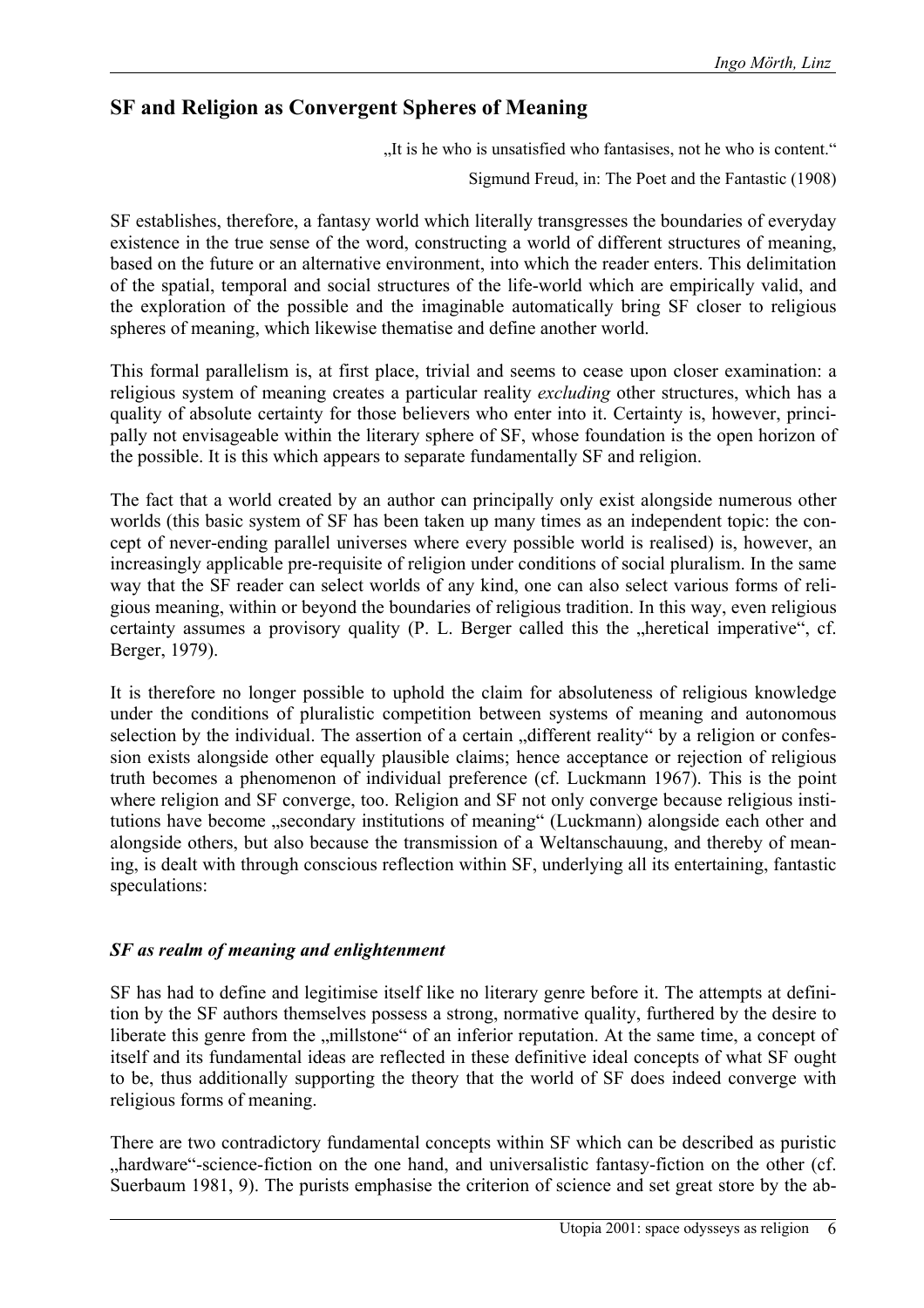solute scientific quality of this form, by extrapolation from scientific concepts of the world. Robert A. Heinlein, himself an 'old Master', of SF writing, defines this as follows:

"A realistic speculation about possible future events, based solidly on adequate knowledge of the real world, past and present, and on a thorough understanding of the nature and significance of the scientific method" (Heinlein 1969, 21).

Although such purist, ideal concepts are still published today, it is the universalist point of view the inclusion of elements of fantasy, wherein the known laws of nature are transcended or rendered invalid - and its connection with a humanistic perspective which has asserted itself. This is to be regarded in relation to the increasing problems with the scientific concepts of the world:

"Science-fiction is the search for a definition of man and his status in the universe which will stand in our advanced but confused state of knowledge (Science)." (Brian W. Aldiss 1973, 8)

In the course of this "search for the definition of man" SF alters all known elements of man's existence and relates fictitious stories:

., ... in which conditions and story-lines are depicted which would not be possible or credibly representable under present conditions since they presuppose changes and developments in science, in technology, in political and social structures, or even in mankind itself." (Suerbaum 1981, 107)

There is quite a consensus among purists and universalists that these fictional stories are not only of value as entertainment, but also of informative importance:

...Science-fiction is relevant; it is important; it has something to do with the world; it gives meaning to life; and it enlightens the readers. And it has all these characteristics as no other form of literature has." (Isaac Asimov 1973, XI)

This stimulation towards reflection on the part of the reader is achieved when the basic concept of "what would happen if ..." is carried through all imaginable variants and alternatives as play with models, related to the present. Besides the material changes in this new outline of the world in SF stories, concepts of the world are provided, a particular interpretation of the world, where problems and situations of the life-world and the social world are exemplified in the world of fantasy. For this reason, SF writers often consciously fall back on ancient myths of religious origin.

#### *Meaningful concepts of the world in SF*

Faced with the loss of closed concepts of the world in these modern times, many SF writers fall back on such earlier interpretations of the world which are no longer controversial and easily accessible within the general stock of knowledge. The most obvious example thereof being the hero myth', along which guidelines many SF stories are constructed, so that the protagonist of the plot determines world history through his actions and thereby solves his problems as a historically powerful individual'. In most cases the hero is by no means a representative of an elite, but instead in a less important position in which he becomes decisive in the course of world history by some special conditions. "Arena", a story by Frederic Brown (1947) - which has, in the meantime, become renowned and has been reprinted several times - proves to be a classic example of this tendency: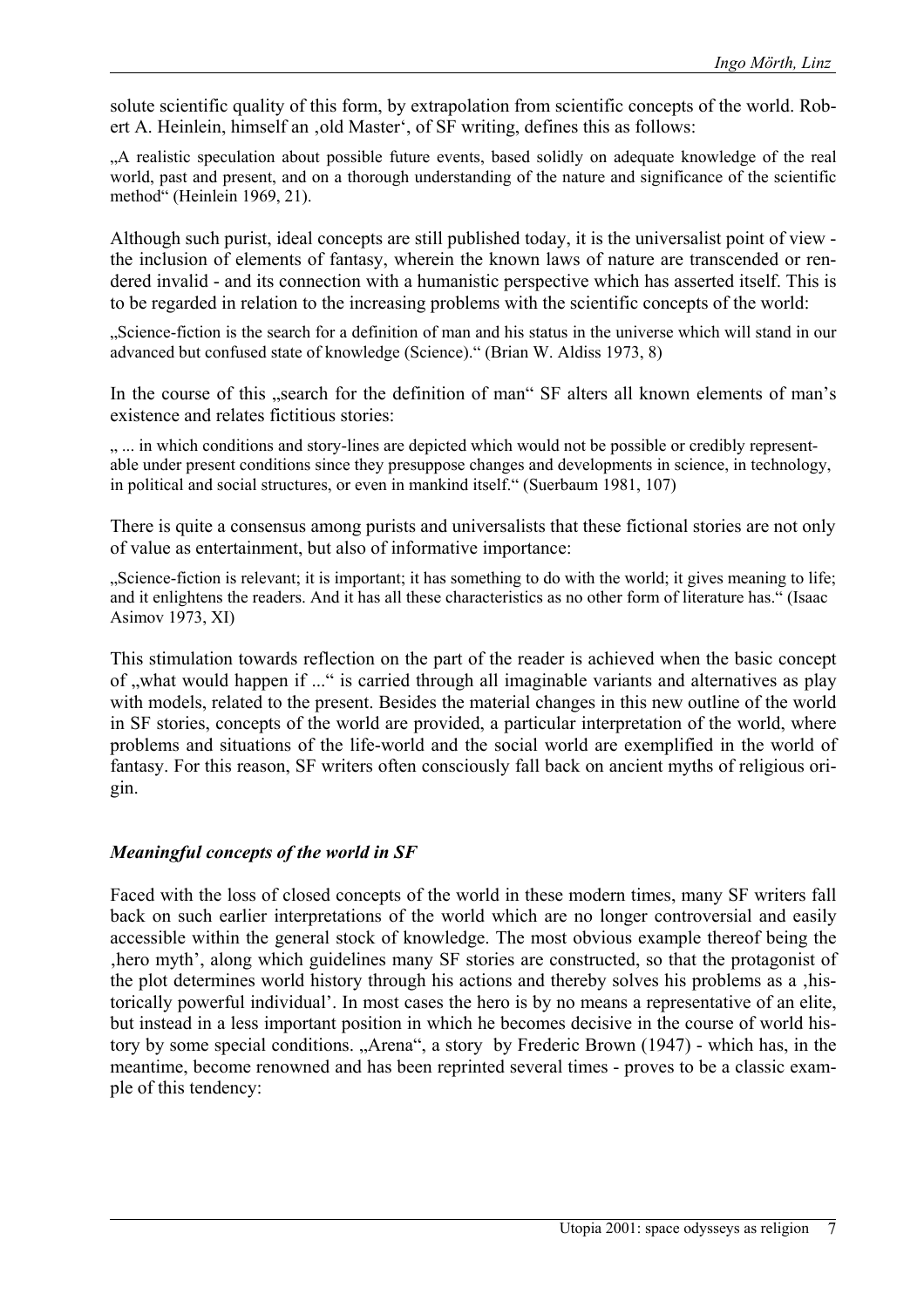*Bob Carson, pilot of a one-man patrol-ship of Earth's space fleet, is suddenly transported out of this universe upon chancing across an unknown enemy space-fleet, and consequently finds himself, naked, on the surface of an unknown planet with barely tolerable environmental conditions (a direct quotation from the text follows):* 

*"Then he heard the voice. He heard it in his own mind, not in his ears. It came from nowhere and everywhere: "I passed through space and dimensions, and in this particular space and time I came across two peoples, getting ready to go to war. Both peoples would be destroyed and their fellowmen would be reduced to dust. And I say, this must not happen."* 

*"Who ... what are you?" Carson didn't actually say it out loud, rather the question evolved in his mind. "You wouldn't understand ... I am ... " There was a pause, as if the voice were searching for an expression not to be found in Carsons's brain. "I am capable of putting an end to this war and of sending the aliens back to their own galaxy. But they would only return, or else your people would follow them there. Solely by remaining forever in this space and time can I stop you from annihilating each other. However, I cannot stay. For this reason I shall intervene now. I shall completely destroy one fleet, without the other losing a single ship. In this way, one of two civilisations will survive.* "*"It must be a nightmare", thought Carson. But he knew that it wasn't.* 

*"The strongest will survive", continued the voice. "There's nothing I can do about that. From the outer reaches of both fleets I have two individuals, you and the alien. I have read in your mind that battles between chosen representatives in order to solve disagreements between peoples were not unknown in your ancient history. You and your opponent, you both stand and face each other, naked and unarmed, under conditions that neither of you are used to nor find at all pleasant. There is no time limit, since time does not exist here. Whoever survives in the end, his people will be saved. Intelligence and courage will be of more use to you than physical strength. Especially courage, which is tantamount to the instinct of self-preservation."* 

*Carson eventually wins this 'battle of the leaders', thanks to his own intelligence, the alien space-fleet is destroyed at a stroke, and he finds himself once more aboard his patrol-ship where he simply continues his duties, since no-one would believe his story anyway."*

In this and numerous other SF stories written along the lines of a , hero-saves-world-myth', concepts of history are implied in which individual action still is important, even crucial, and instigates change. This constitutes an ideal and a form of fiction which exercises an increasingly strong appeal to SF readers in the face of everyday experience of how unmodifiable functionally rational organisational structures are and of how inevitable the course of world-history.

F. Brown's story quoted above, however, goes beyond the simple heroic myth of many other related stories worked around the 'Superman' model. Carson, fighting victoriously for mankind. is like the human race completely under the power of a godlike being, which out of sympathy, as it were helps propagate more quickly the unshakeable law of the universe: the survival of the fittest.

A conception of the world is thereby implied which establishes a cosmic connection between mankind and its history, rationally countering the explicitly religious interpretations of man's position in the universe. Religious systems of meaning outline basically anthropocentric concepts of the world and of history, wherein metaphysical, divine forces are, in their turn, interpreted in their relations (be they positive or negative) to the life-world of mankind. In this respect doubts are being cast principally upon such anthropocentricism. Humanity and its course of history then becomes reduced to a serain of sand in the universe', full of different, variously superior, races and entities, which unswervingly pursues its course according to laws partly beyond human comprehension. The concepts of the world described here are, in the final analysis, the philosophical extrapolation from scientific concepts of the world and can be found over and over in the sphere of , hard' SF literature.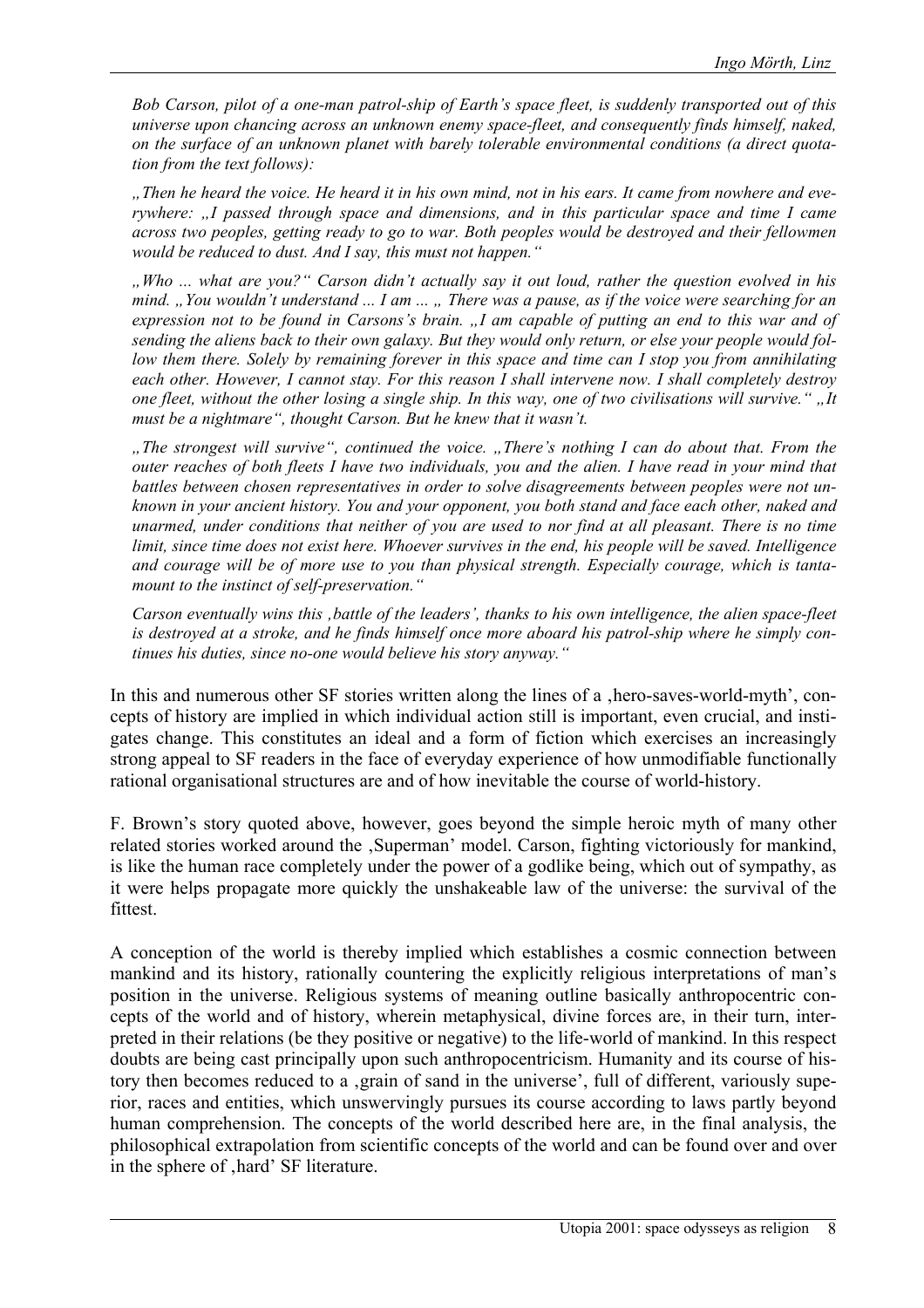Many SF writers and especially the initially quoted example *2001* draw the same conclusion from these scientific concepts as the sociologist G. Dux: that the movement into this concept of universe signifies the end of anthromorphic concepts of the world and God for mankind, and also the end of traditional religions (Dux, 1982). Religious concepts and images of God have lost their hold on such a concept of reality in the immensity of the cosmos and in the face of the teleonomy of its structure. But looking at this "new horizon" creates a new form of religious experience for audience and readers ...

#### *The disenchantment of Religion in SF*

In this sense, the 'grain of sand' concept is translated into fiction in that, for example, the confrontation with incomprehensible or superior beings of another galactic race becomes the foundation for religious myths and cults. One variation on this theme are those stories in which human spacemen become gods for inhabitants of other planets or exploit religious ideas on the basis of their superior technology, as in the well-known novel by the Russian brothers A. und B. Strugazki, for example: "It's not Easy Being a God" (Trudno byt' bogom, 1964) in which Don Rumata and his troops from Earth infiltrate a religious organisation to liberate the inhabitants of a distant planet from a feudal dictatorship.

Another variation are SF stories which explain the development of terrestrial religions as being the result of encounters with 'ancient astronauts', from other galactic cultures or with timetravellers from the future. In M. Moorcock's "Behold the Man" (1968), for example, Karl Glogauer, a failed and neurotic amateur psychologist, has himself taken back by a time-machine to the year 29, in order to be able to witness the death of Christ. However, he ends up in the role of Christ himself and dies as such upon the cross. As far as SF non-fiction works are concerned, the ", ancient astronaut" theory has been published in the millions all over the world: books by Erich von Däniken, or the ex-NASA engineer J. F. Blumrich's "The Spaceship of Ezekiel", take as their theme exactly the de-mythification aspect of the 'grain of sand' concept of the world.

Even the founding of new religions is treated fictiously along the lines of contact with cultures from other galaxies: In Robert Heinlein's "Stranger in a Strange land" (1961) Michael Valentine Smith - a human with superhuman powers, brought up by Martians - returns to Earth and establishes a pantheistic religion, the focus of which is in fact a form of sexual freedom. The , Messiah from Mars' meets his end under a hail of stones at the hands of Orthodox Christian fanatics. It is not only a question of religions and prophets being stripped of their transcendental qualities, but new versions of a genesis without God or supernatural powers are also being created within the realms of SF. The creation of galactic races, planets, solar-systems or complete "pocket universes" is a recurring version thereof in SF, a particular variant being John Brunner' s story "The Windows of Heaven": after an apocalyptic catastrophe on Earth a strain of bacteria in the spaceship of the sole survivor forms the beginnings of a whole new evolution.

In the face of the fundamental problem of maintaining the validity of traditional religious concepts within galactic dimensions and the consequent refutability of previously irrefutable religious knowledge, the question of how the position of mankind within a universe without traditional religion can be dealt with remains open. Hence the question regarding a "post-religious world concept" is posed and answered in SF. The concept of the universe as an endless series of existence forms and knowledge levels within which humanity constitutes a tiny, insignificant element whose end or continued development remains without comprehensible significance implies an indefinite and indirect transcendency, in relation to which every cipher and every "tentative definition" (Luhmann) proves inappropriate from the beginning. Arthur C. Clarke wrote -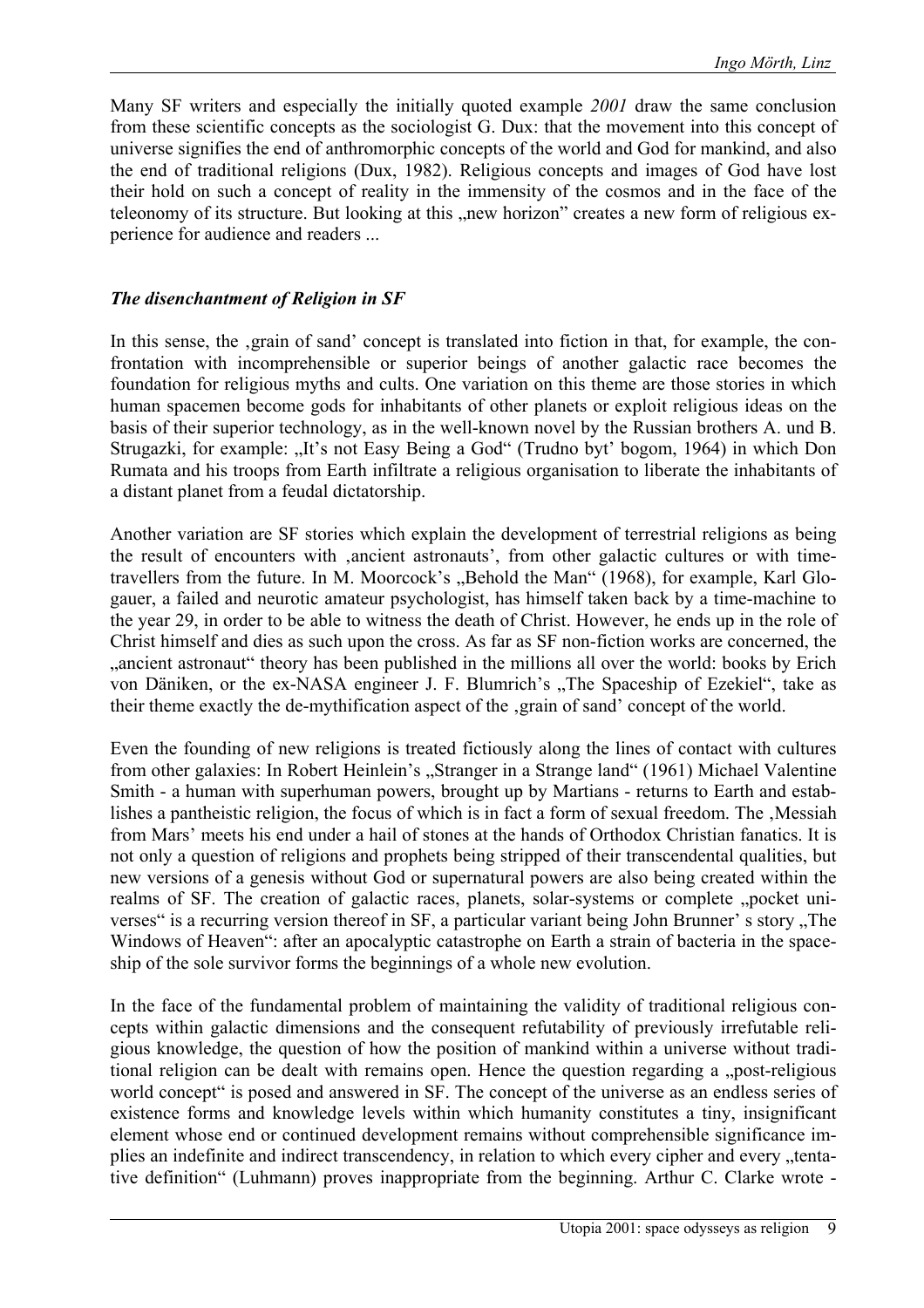besides 2001 - another outstanding example of this theme. His novel "Childhood's End" (1956) understandably one of the most well-known SF novels of all time - deals with the concepts of absolute transcendency in exemplary fashion. *2001* and ist sequels (see above) can be considered as variations of a message already etablished in this predecessory work:

*The spaceships of the "overlords" appear suddenly above the Earth; it is under their patronage that the final chapter in the history of mankind begins. They put an end to the madness of nuclear armament and create utopian, ideal living conditions on Earth. The 'Golden Age' (the title of the middle and longest chapter of the book) seems to have dawned. For decades no-one actually encounters an "overlord" face to face, only their spaceships over the cities; then we discover that it is not their first visit to Earth. Karellen, the leader of the overlords presents himself for the first time :* 

*"A tremendous silence hung over the whole world for twenty seconds ... then, the darkness of the large opening seemed to move forward and Karellen stepped into the sunlight. ..Due to the psychology and years of careful preparation by the overlords, only a few people blacked out ... There could be no mistake. The leathery wings, small horns and bushy tail - they were all there. The most terrifying of all*  legends had come to life from an unknown past ... "It soon becomes apparent that the "golden age" is *only intended as an intermediate stage and that the overlords are to act as , midwives* " at the birth of *a new humanity which is created and then leaves Earth, allowing the old humanity to perish with its planet.* 

*Even the overlords who appear, as it were, as de-mystified gods are - just like man - only a part of the fundament of incomprehensible events in the universe which remain unfathomable at the end. As Karellen explains in a speech typical of this theme in SF:* 

*"We are your guardians, nothing else ... Just as we are superior to you, something else is our superior and uses us for its own purposes. We have never discovered what it is, ... We have received our orders, time and time again, set out to some world or other in the early stages of the civilisation process and shown them the way that we could never follow, the way that you will now follow ... You have called us overlords without realising the irony of this title. We want you to know that there is a superior mind above us, which uses us ..." ,, We can tell you very little about the type of change you will undergo ... In a few years' time, it will all be over and the human race will have divided in two. There is no going back and no future for the world as you know it ... you have given birth to your successors and it is your tragedy that you will never understand them ... In fact, they will have no mind, as you know it ..."*

The universe as an absolute transcendency embodied in a superior mind of sheer Hegelian proportions ("Weltgeist"), in which no human being can participate by his knowledge - this concept of the world manifests itself most clearly here. In the face of this transcendency, man finds himself thrown back on himself. Kurt Vonnegut - famous not only as a SF writer - deals repeatedly with the problem of how to find some basic meaning with relation to an incomprehensible, indifferent or threatening universe. In his book "Cats Cradle" (1963), therefore, man himself constitutes the sole imaginable sacred being in this process, which at the end turns out to be religious once more. The founder of this religion, in the novel, Bokonon, describes, however, every religion as a lie; it is his sole duty "to provide the people with better and better lies". Man as the supreme "holiness" is, therefore, the best of all formulated religious lies, making a meaningful existence possible for humanity.

The treatment of the cosmic dimensions of human existence in SF, therefore, leads directly to dealing with religion within SF, as shown above. However, even without direct reference to the questions of religious meaning, SF remains linked to those of meaning in general.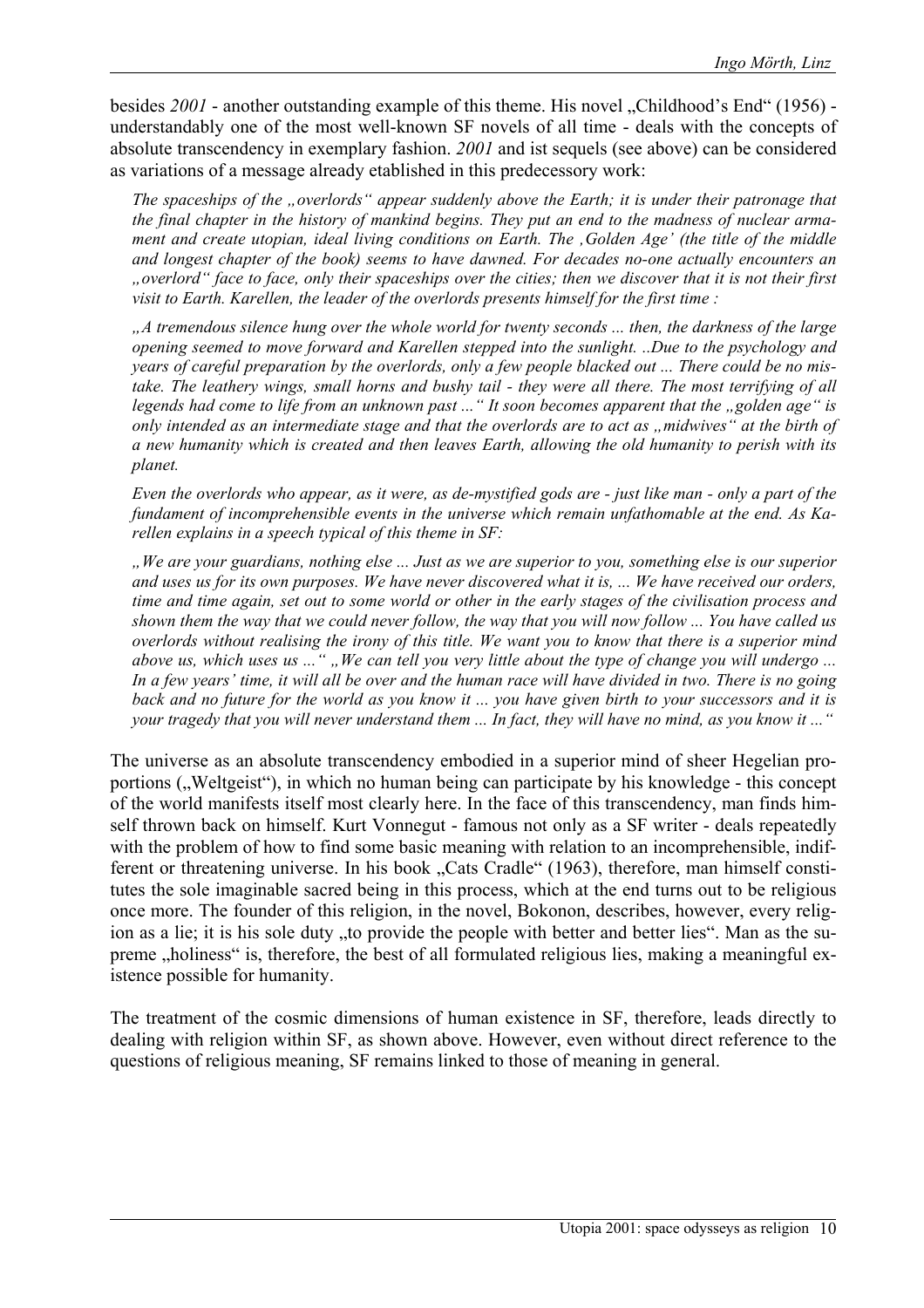# **SF as transgression of boundaries: life-world, social world, knowledge**

"Once out of nature I shall never take My bodily form from any natural thing, But such a form as Grecian goldsmiths make Of hammered gold and gold enameling To keep a drowsy Emperor awake; Or set upon a golden bough to sing To lords and ladies of Byzantium Of what is past, or passing, or to come."

William Butler Yeats, last strophe from "Sailing to Byzantium" (1928)

The alternative realities constructed by SF writers frequently deal with a world in which empirical boundaries of consciousness, the life-world, society and knowledge are annulled in all structural dimensions (spatial, temporal and social dimensions). As examples of such de-limitation of human existence in SF, I would like to deal with the following points:

- 1) man without boundaries
- 2) fantasy without boundaries
- 3) life without boundaries
- 4) space and time without boundaries.

#### *Man without Boundaries*

The annullment of physical, psychic, spatial-temporal and social limits of individual existence forms a major theme of SF, reappearing often as a secondary topic in association with other main themes. The treatment of these central themes takes many forms:

- 1) , Supermen' appear within a , normal' human society on the basis of special genes, genetical experiments or through combination with , mechanical parts' and cybernetic facilities (, Cyborgs") etc., and are physically superior to all other humans ("Superman", the famous comics figure, is the most popular realisation of this theme).
- 2) A continuation of this 'Superman' theme is the genesis of a new race of super-beings, perhaps by dint of a mutation, who possess superior intellectual powers, be it overwhelming intelligence or telepathic and other paranormal powers. One of the most original versions of this idea is E. F. Russell's novel . Sentinels of Space"  $(1953)$  in which the whole of humanity turns out to be a larva-like intermediate stage of development preceeding a form of "cosmic butterfly" which lives amongst the stars.
- 3) There are also many various versions of the world in SF in which humanity as a whole has already reached a new, superior  $de$ -limited' form of existence. This is formulated, on the one hand, around the further development of technological facilities, such as when robots take care of all material requirements, rendering work and money obsolete: a world which Isaac Asimov ( $\mu$ , a Robot", 1950), for example, has succeeded in depicting repeatedly, with the most surprising emphases and variations. Spaceships faster than the speed of light, mattertransference systems, or time-machines turn the universe in its innumerous dimensions into the scene of action for mankind. On the other hand, a form of mankind which has developed completely new intellectual powers is also repeatedly portrayed in SF, to the extent of exerting total control of mind over matter.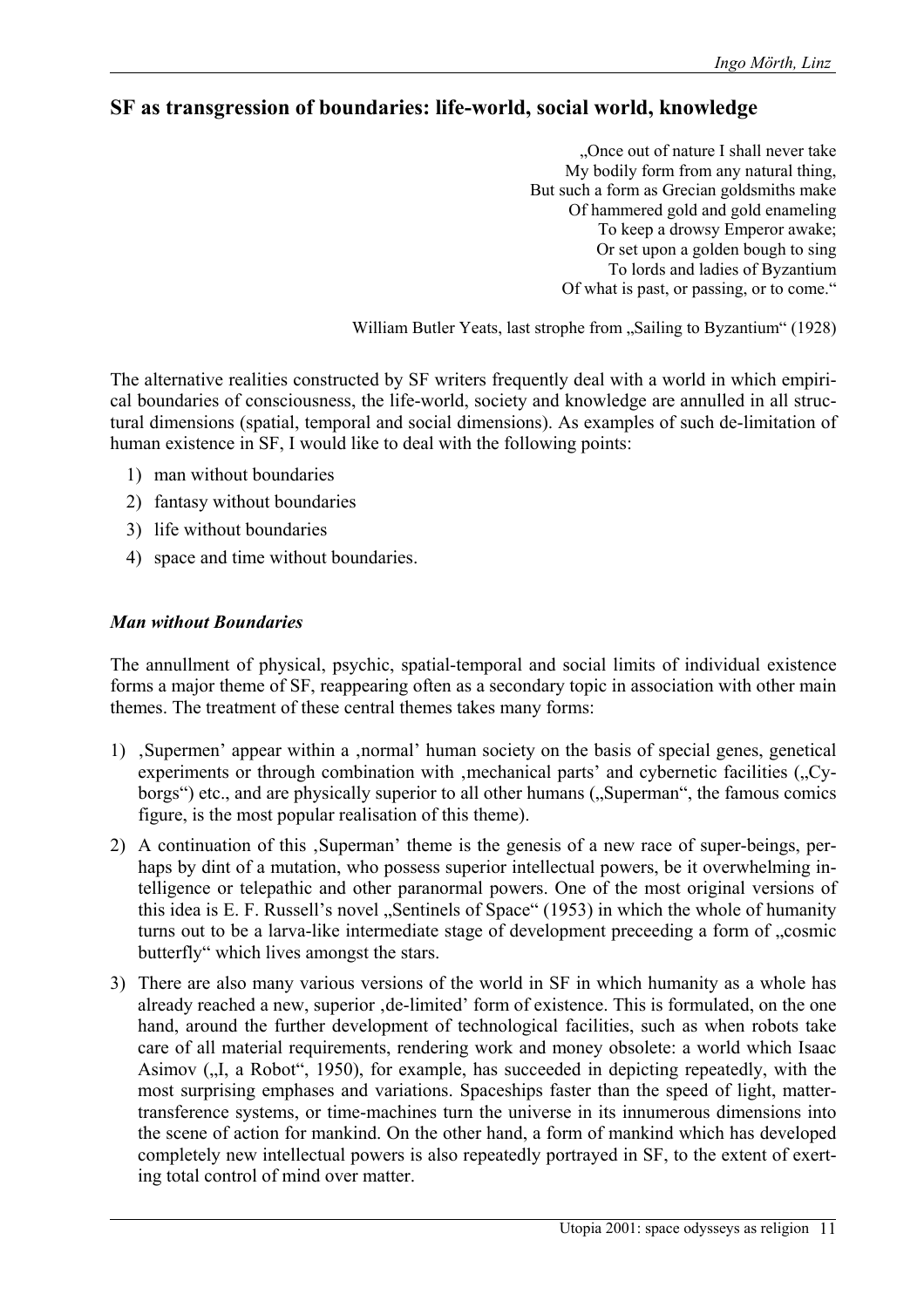4) An advanced, extra-terrestrial race is often described, leading a limitless existence, creating and destroying divine worlds, in complete control of mind and body. Nevertheless, these SF stories in which extra-terrestrials are not portrayed as tiny, ugly, aggressive creatures intent on conquering the Earth, or caricatures of human beings, but rather as incarnations of superior, advanced humanity, are mainly in the minority. Individuals who leave Earth behind, or even the whole of humanity, are thereby enabled to share in a higher form of existence through contact between man and these superior races. This constitutes a particularly frequent variant on the way to a new existence: mankind, or at least part of it, takes a great leap forward through its contact with friendly, ethically distinguished, and superior extraterrestrial cultures.

Finally it should be mentioned that the material subject most frequently dealt with in the general theme of "mankind without boundaries" is that of old-age, sickness and death, and their invalidation in a state of immortality. These boundaries of the life-world are also a central theme of religious meaning, not least because they may not only be experienced in theoretical reflection, but also from the ,natural' point of view.

#### *Fantasy without Boundaries*

A further, directly accessible transcendental experience of man is the delimitation of the worlds or experiences of dream and fantasy, against the "paramount reality" of the everyday world. This experience of limits between two spheres of meaning forms a particular theme of recent SF. The basis of the experience of reality, and with it that of the life-world, are dealt with by creating a world in which dreams or fantasy images alter reality or in which experiences of reality eventually turn out to be imaginary:

*Ursula K. Le Guin's book "The Lathe of Heaven" (1971) deals, for example, with a man who needs only to dream of a better world in order to wake up to the realisation that these dreams have become reality. His psychiatrist, trying to bring these dreams under control in an attempt to create an ideal world, acquires himself the ability to dream 'creatively' and then, having been driven insane by this, virtually drags the world into the abyss.* 

The inhabitants of a cooled planet in G. D. Macdonalds's novel "Wine of the Dreamer" (1951) be*lieve that their experiences on another planet, delivered by dream-machines, in which they take possession of the peoples' minds there and bring about death and destruction, are nothing but mere dreams. It is, indeed, the religious duty of everyone in the massive, isolated building where the 700 'warders' live to dream. In the end they discover that their dreams have become gruesome reality on these other planets - Earth among them - and that they have forgotten their original task of observing the development of three ancient colonies and of preventing premature space-flight.* 

*Philip K. Dick, whose main topic of the "the search for reality" is reflected in the whole of his works, radically takes up the question of dealing with the experience of reality in his well-known novel "Ubik" (1969). Joe Chip, the protagonist, experiences a confusing world as real, a world which constantly shifts further and further into the past, until he finally realises, all of a sudden, that he has actually been dead for a long time and now merely exists as a brain, frozen in a container, connected up to other brains. The imaginary worlds of these brains are repeatedly superimposed upon each other, creating a strange, fragmented experience of reality. Whether a real world exists at all outside the freezer is also called into question at the end of the novel.* 

The consequently questionable world and the problematical self have been dealt with at all levels again and again in the SF of the last 30 years. In addition to the examples listed above, which aim at the basis of the experience of reality and of the self, the much more popular version using fantasy worlds must be mentioned here, in which no connection is established with familiar real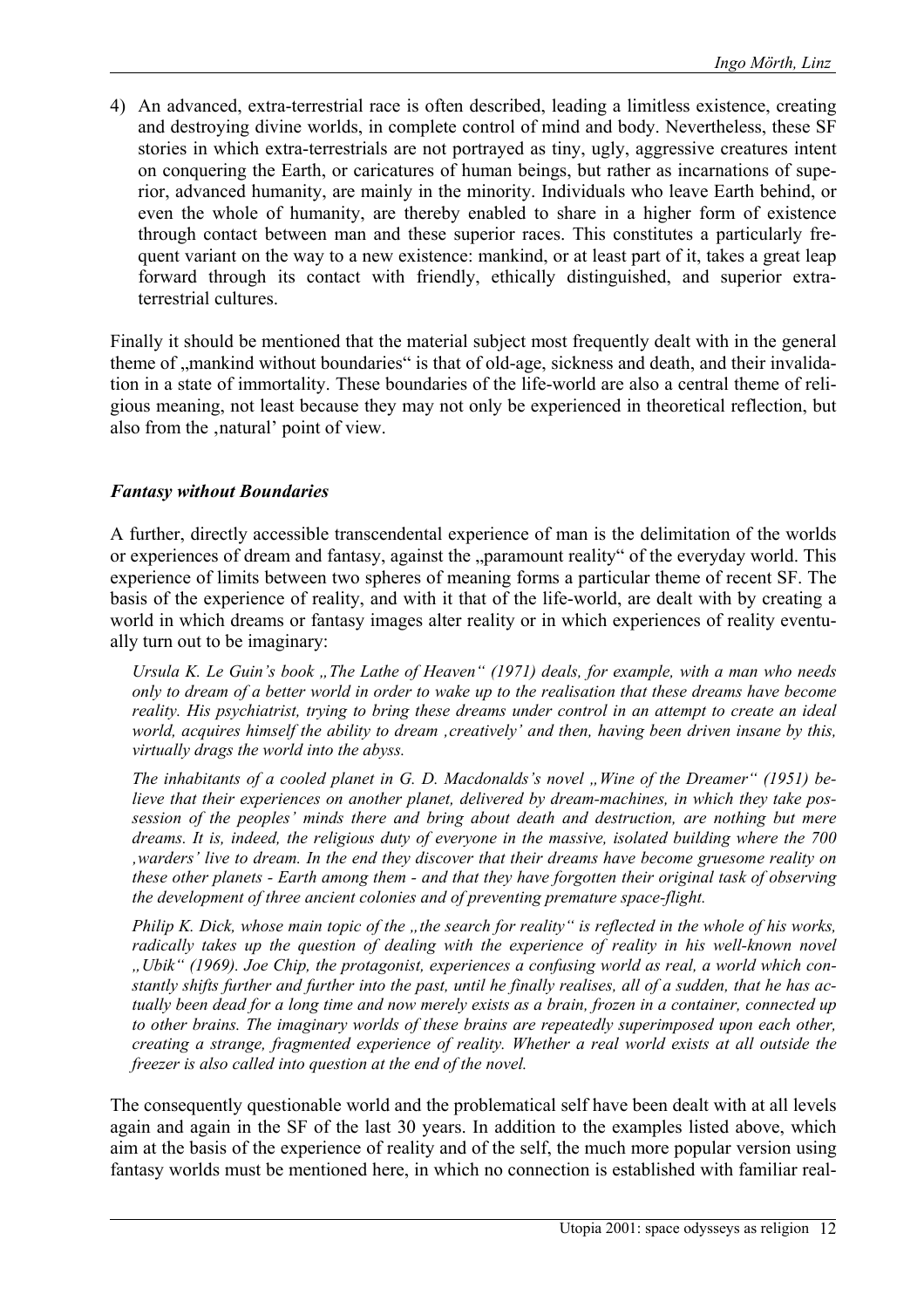ity, its known history and predictable future, and instead a totally different intact world of fantasy is depicted, requiring no contemplative skill on the part of the reader.

#### *"Sword and Sorcery": mighty subjects against scientific technology*

This kind of escapist fantasy literature in which parallel and alternative worlds based on magical principles are portrayed, has received fresh impetus recently. In these fantasy worlds, often built in series of many volumes (e.g. Philip Jose Farmer's "The World of Tiers", 5 Volumes, 1965-1977; Robert Howard's "Conan", 8 volumes, published after his death in the 70's, Lin Carter's "Callisto", 8 volumes, and "Thorgor", 3 volumes, 1965-1978), technology plays, in the main, a small part, whereas magic takes the leading roll. Mortals are shipwrecked on strange, barbaric planets, and swords drawn, they fight dragons and other legendary creatures, fall in love with princesses whom they liberate from dark towers, are attacked by all kind of imaginable hordes and mythical figures, such as centaurs, etc., are even enslaved and *still* manage to win their beloveds in the end. Witches and magicians, goblins and pixies, the fund of all Germanic and Greek legends of gods and heroic figures in its entirety - this is the stuff of which these fantasy worlds are made. The term . Sword and Sorcery" has already been adopted for this genre.

*The fantasy world of the Medieval English literature professor at Oxford, John Ronald Reuel Tolkien,*  his pre-historic "Middle-Earth", became a cult novel for the disillusioned generation of 1968. "Hobbits", goblins, magicans, trolls and humans are all intrigued in the "Lord of the Rings" trilogy (1954), *a story of epic proportions, which finally results in the inevitable battle between Good and Evil for absolute control of the world. The reader is drawn into this world through an abundance of detail, including a 'fantasy language' and a pseudo-historical element in the epilogue.* 

Recently, in particular, the attraction of such magic-mythological, fantastical worlds, which emphasize basic "subjective infrastructure" (cf. Dux) and "universal projection" (cf. Luckmann) against the techno-scientific, functional and rational concepts of the world of contemporary reality, has been steadily increasing.

#### *Life without Boundaries*

It is an entirely vivid and animated universe, lying phylogenetically as well as ontogenetically at the beginning of human concepts of the world, whose further development can be termed as step by step delimitation of this all-enveloping social world (Luckmann, 1970). A thorough reflection on such 'boundary experience' in the social world is to be found in SF. In the formulation of non-human intelligence, be it mortal or extra-terrestrial, there is not one single object of the known world, be it of a physical, technical or biological kind, which does not turn up in SF as an intelligent subject. The following variants can be identified:

- 1) Firstly, extra-terrestrial beings are devised who are able to change their form at will, for example in R. Sheckley's story "Keep your Shape": Scouts from just such a race are supposed to reconnoitre Earth before an invasion; however, they become so fascinated by the many different forms they can assume, they completely forget their original task. The possibility of changing form is even taken directly from ancient concepts of religious mythology found in many cultures: werewolves and "lionmen" are also to be found in SF (eg. in Robert Howard's "Almuric", 1971).
- *2)* In the attempt to think through the possibilities of an alternative form of intelligence, some SF writers have furnished various objects - which in the scientific world are "purely physical" - with subjectivity and partly with thoughts incomprehensible to the human mind: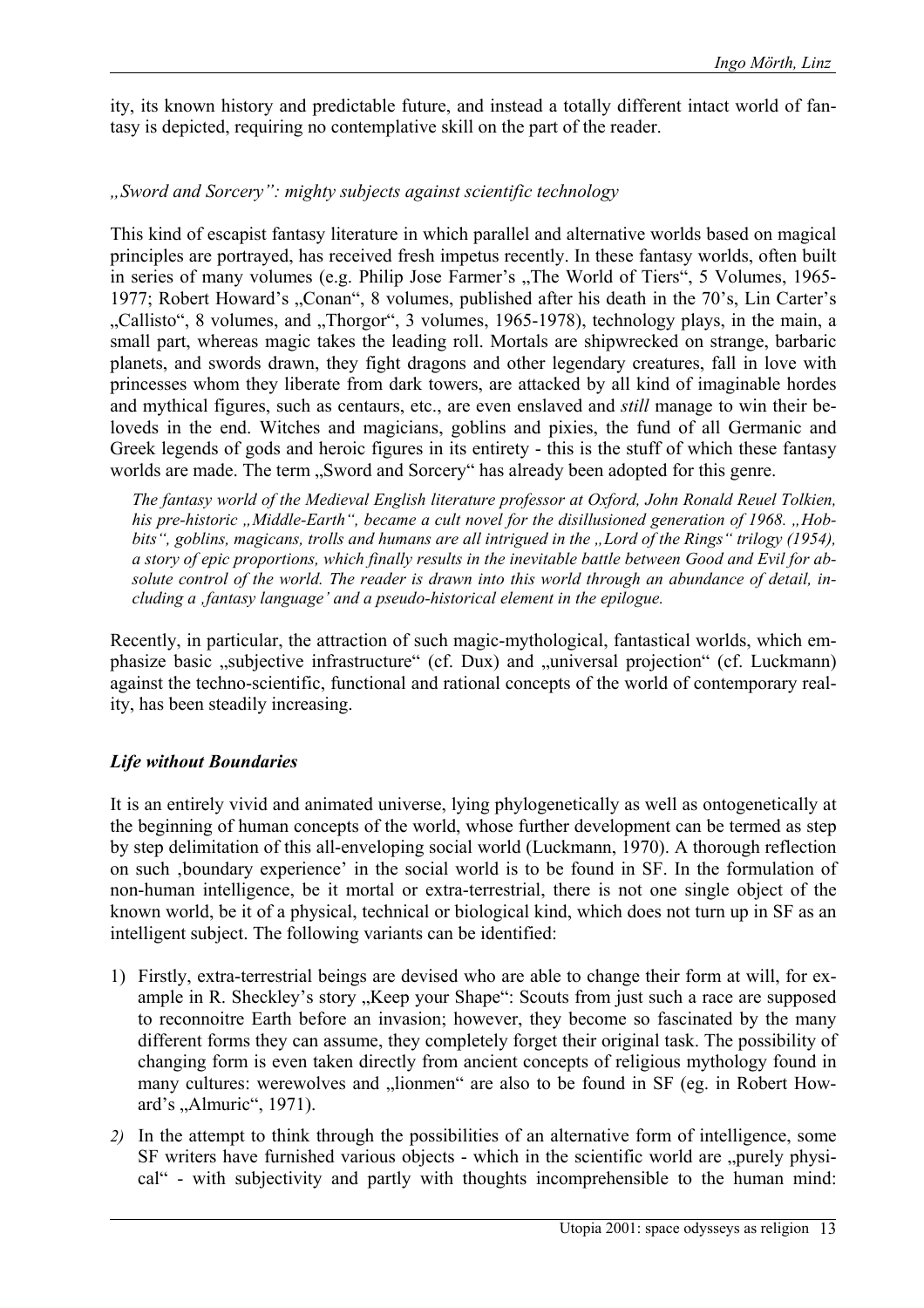*Fred Hoyle's "The Black Cloud" (1957) is probably the most well known. In this novel an intelligent, interstellar black cloud (from an astronomic point of view, "dark fog") positions itself between the Sun and Earth, threatening the latter with death through the cold. Scientists manage to establish contact with the cloud and to prevent the worst. A cloud made up of electrically-charged cybernetic metal fragments consolidates itself against some astronauts from Earth in order to repell them in Stanislaw Lem's "The Unconquerable" (Niezwycienzony i inne opowiodania, 1964). Communication*  is no longer a possibility in this case. In "The Star Dwellers" (1961) by James Blish, human astro*nauts come across creatures made of pure energy which feed off magnetic fields and the like, and help humanity to victory in battle as their allies. In "Solaris" - the most famous novel by Stanislaw Lem (1961) – astronauts discover an entire ocean on a distant planet which can create fantastic forms and is supposedly endowed with intelligence, though its secret cannot be fathomed. In his book "Eight Keys to Eden" (1960) Mark Clifton creates a form of intelligence based on crystalline struc*tures. Olaf Stapledon, the "cosmic philosopher", takes this idea the furthest, in his novel "The Star *Maker" (1937). In this book planets, planet systems and stars, even entire galaxies are endowed with self-awareness and the capacity for experience and action, and respectively embody various stages of conscious existence in the cosmos. Finally, the whole of the known cosmos constitutes one element among many previous and parallel cosmoses which can all be traced back to the activities of the Star Maker, a universal world-spirit, existing beyond time and space.* 

- 3) Further basic models in the creation of worlds full of intelligent beings include the development of animal and plant life on Earth to a (usually) dangerous form of existence for mankind. The cause of this is mainly taken to be a form of mutation or genetic manipulation by man. In John Wyndham's "Day of the Triffids" (1951), for example, mutated, mobile plants attack mankind and worldwide civilisation. A world full of beings capable of thought alongside man is often seen as a "post-Doomsday" reality, arising from mutations brought about by atomic activity. Examples of this are again John Wyndham's "The Chrysalids - Who does the Earth Belong to?" (1955) or Sterling E. Lanier's "Hero's Journey" (1973).
- 4) Furthermore, the entire fauna of the Earth has become a model for strange forms of life on other planets. Countless bug-eyed monsters, so-called Bems, inhabit the worlds of SF. Antlike and termite-like civilisations, space-mollucs, "thinking" fish, spider-like creatures, talking plants, galactic vampires and many more plague the brave space-explorers from Earth or, worse still, attempt an invasion of Earth. The entire temporal mythology can be found here centaurs and dragons, griffins and sphinxes, medusas and sirens.
- 5) Finally, machinery which turns into subjects of conscious behavior and which constitutes, either positively or negatively, as accomplice or as antagonist, part of the social world, is dealt with in the interrelated themes of robots, androids and super-computers of superior intelligence. Isaac Asimov, in his numerous novels and short-stories, outlines a positive symbiosis of man and robot. The other extreme is computers which strive toward world domination, for example in D. F. Jones' "Colossus" (1966) or in M. Caidin's "The God Machine" (1968). Besides these, there are also entire robot civilisations, android revolutions and robots from outer space. Super-computers upon which humanity has become dependent due to their organisational capacity, are also occasionally placed at the focal point of religious cults, or the self-awareness of the computer results in it demanding god-like worship from humanity (as in  $\mathcal{A}$  Fistful of Digits", 1968, by Ch. Hodder, for example.)

Inasmuch as in SF the whole universe is once more furnished with life and authoritative subjectivity, the direct, formal, as well as the material affinity between religious meaning and SF is made particularly clear in this attempt to attribute to a natural world of increasingly cosmic proportions a subjective infrastructure.

The interpretation of the firmament as , constellations' of heavenly subjects in the ancient concepts of the world - a stubbornly persistent interpretation within astrology even today - differen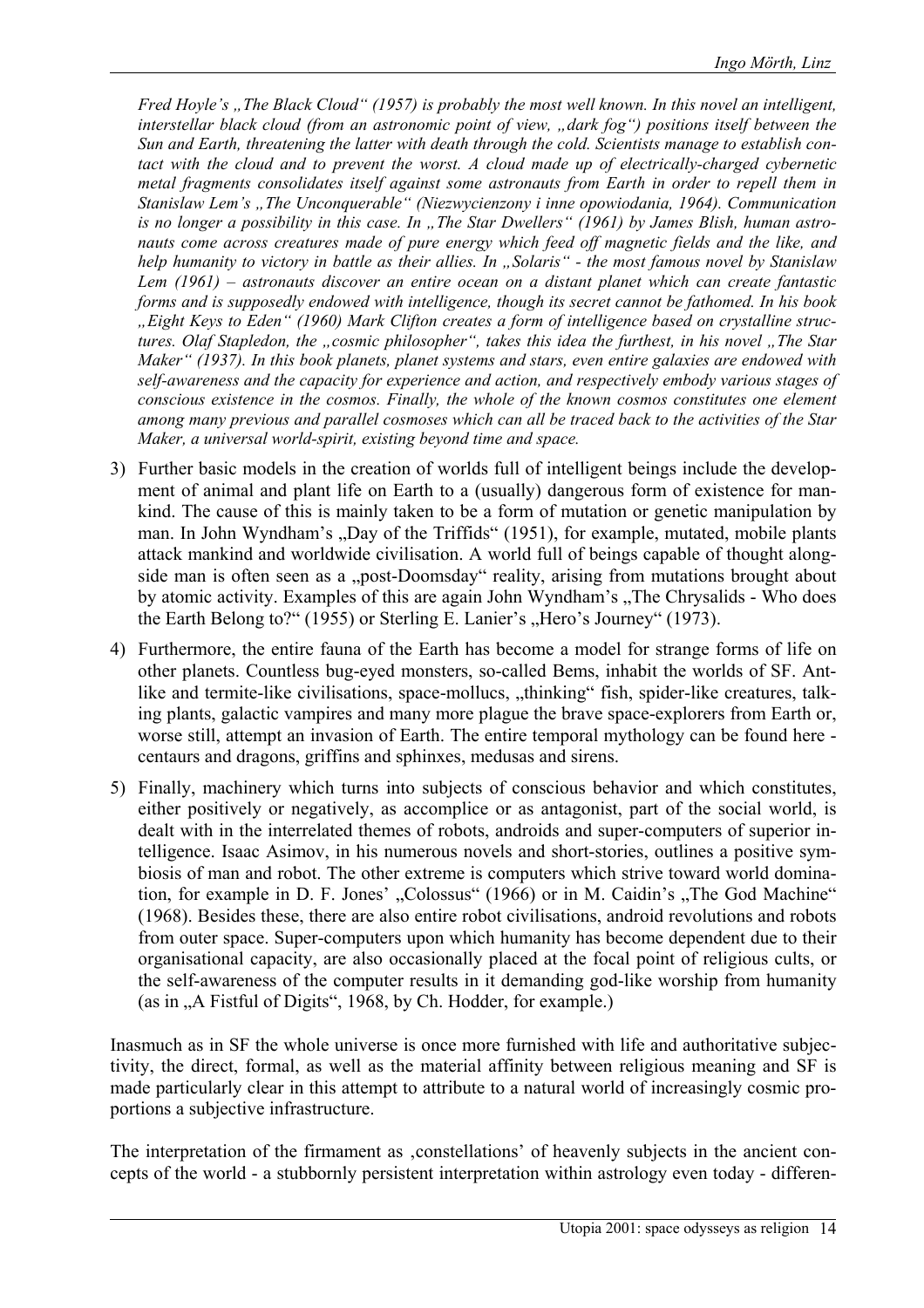tiates itself only in accordance with the state of scientific knowledge from the idea that fixed stars constitute intelligent beings. Nevertheless, in compliance with the grain of sand' thesis, the anthropocentricity is withdrawn from this interpretation of the cosmos.

As an expression of its subjective infra-structure, the whole of reality within the religious spheres of meaning is populated by active and empirical subjects, by gods, spectres and demons, by angels and devils, by beings which think and act anthropomorphically in accordance with the universal projection of subjectivity. The same thing happens in most SF fantasy worlds; however, combined with a shift of character manifold possibility takes the place of the certainty of supernatural subjects, allowing the depiction of everything known as an object of world experience as a form of intelligent life, too.

#### *Time and Space without Boundaries*

The spatial and temporal structures of the life-world contain a series of boundaries of experience, of action and of knowledge which, in turn, become intrinsic elements of a religious stock of knowledge insofar as it is a conception of a reality in which such boundaries do not exist. In the Buddhist concept of Nirvana, for example, the religious transcendency of time and space is formulated the most consistently. Nirvana exists beyond time and space altogether and cannot be localised temporally or spatially. The transgression of spatial and temporal types of boundaries has already been touched upon in the section . Man without boundaries". At this point I would like to deal systematically with the many different SF fantasies on the subject of time and space in the light of Schütz' and Luckmann's analyses of the spatio-temporal structure of the lifeworld. The following aspects are considered:

- 1) The dimensions of spatial experience;
- 2) Extensions of the range and area of influence and manipulation;
- 3) Transgression of subjective time and the boundaries of biography;
- 4) Transgression of social time and the course of history;
- 5) Transcendence of the basic structure of time itself.

#### *Expanding spatial experiences*

*Space-travel* is, without doubt, the most well-known theme of SF, as well as being one of the oldest: even the ancient Greek philosopher Lukianos has his hero Ikaromenippos flying to the moon with eagle and vulture wings (cf. Alpers, et al. 1980, 58). In the attempt to extend such "voyages imaginaires" across the whole cosmos almost all boundaries of the 'natura1', threedimensional space of the life-world have been transcended. In order to make such ideas as spaceships faster than the speed of light and matter-transferal machines plausible, many authors created a multi-dimensional hyperspace, entered by means of technical aids or psychic powers, to surmount the distances in "normal space". The conventional orientational dimensions of everyday experience are no longer applicable in this form of hyper-space: left-right, above-below, near-distant, etc., even the time structures cease to be effective. This is generally treated as a problem of navigation whilst the space-ship forms an , island of normal space'. In the main, hyper-space simply constitutes a scene, allowing the construction of a galactic stage' for various 'space operas'. However, some writers concern themselves with the question of space and world experience in four and more-dimensional space and come to the conclusion that these experi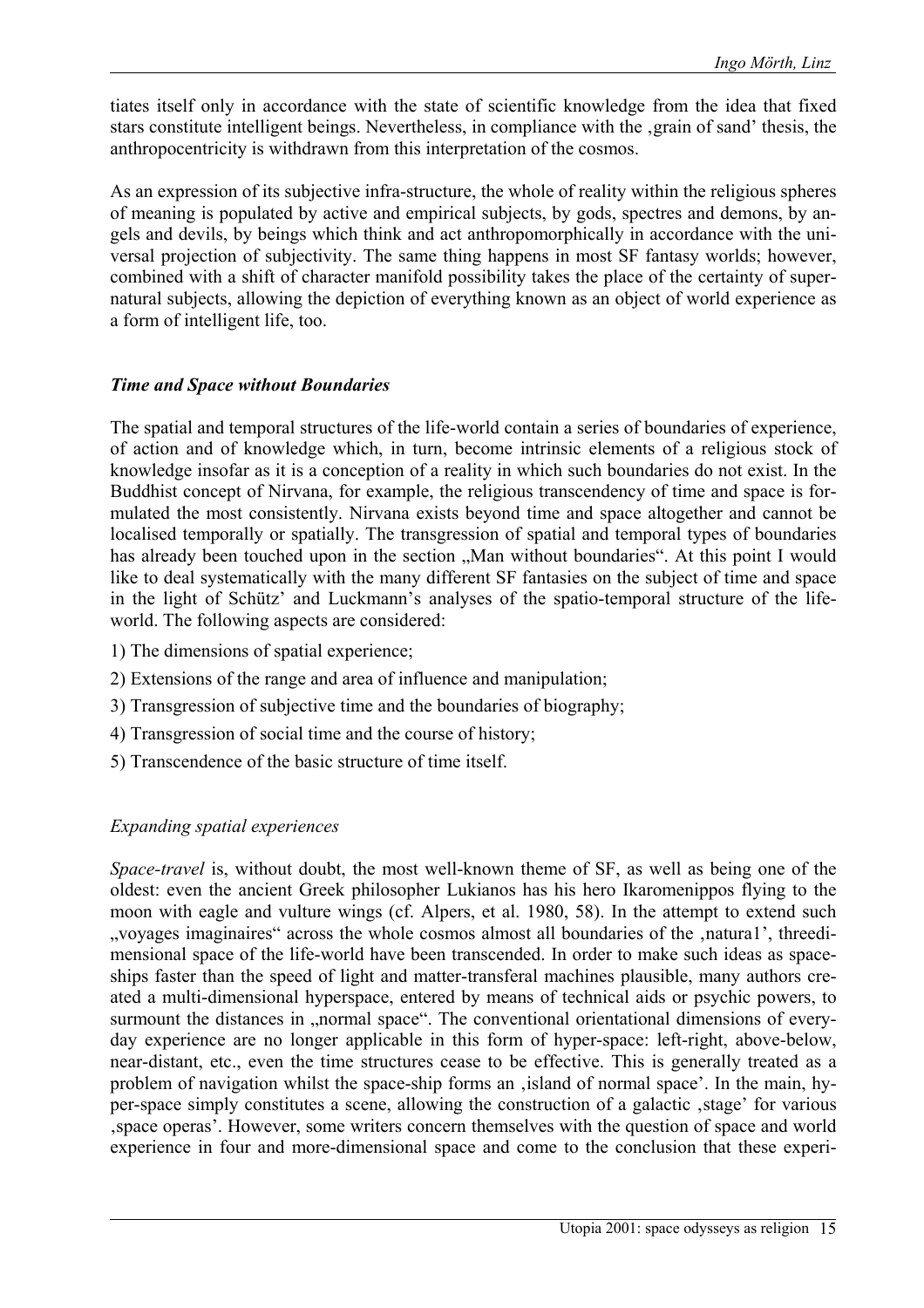ences have to be night-marish and visionary (like Dave Bowman's experiences in *2001*), which is to result in complete disorientation.

In this way, all experiences of the senses are mixed up for Gully Foyle, the hero of A. Bester's "The *Star's my Destination" (1965), as he gets caught, suspended in neutral space whilst "jaunting", a form of "leap" towards a known co-ordinate point in "normal space", using psychic power: optical perceptions and distances register as sensations of taste, loud becomes hot, etc.* 

#### *Unlimited range and area of influence and manipulation*

In their definition of the spatial stratification of the life-world, Schütz and Luckmann (1975, 54f.) differentiate between actual, potential and attainable range, as well as between primary and secondary areas of influence in the world. Both of these have their boundaries: my spatiotemporal position and my senses limit the objects within my present range, and the sum of experiences and stock of knowledge over and above past "worlds of actual range" simultaneously establish and limit the world in potential range; and social position in a particular time and society with its cultural stock of knowledge limits the world at an attainable range, which is also done by its distance from the , here and now', from a temporal, spatial and social point of view. The area of direct influence (ie. objects which I can influence), distinguishable within the world of range, is primarily marked out by physical abilities and secondarily by the technological boundaries of a society.

Religious concepts and actions *transcend* everyday individual, as well as social and historical *boundaries of range and areas of influence*. This is exactly what happens in the realities of SF literature, indeed, in many different ways:

- 1) In the same way as the respective state of contemporary communication, transport and manipulation technology depict the margins of range and the areas of influence, the technology of the future actually extends the present spatial boundaries of our society.
- 2) Paranormal abilities expand, as the name suggests, range and area of influence: telepathy, teleportation and telekinesis transgress the boundaries of present range and primary areas of influence and constitute a widespread and popular theme of SF literature. ESP stories (Extra-Sensory-Perception) and psi-novels frequently take up the question of how an individual or group of humans cope with such abilities in a world where the majority of people remain restricted to the ,normal' boundaries of their life-world.
- 3) In relation to the latter, an interesting borderland of the SF treatment of psi-abilities is the concept of taking on an alien psyche and another body (be it temporary or permanent). A telepath who can experience the world (whenever he likes) through the psyche and body of another is no longer bound to the inflexible neutral point of his life-world: to his own body and his own experiences as a system of co-ordinates of existence. This variant, in particular, of the theme has also experienced explicit religious formulations in religious knowledge: for example, the concept of reincarnation or demonical and divine possession.

#### *Beyond the borders of time and biography*

An equally traditional theme of SF is the dream of *time-travel*, first committed to print in H. G. Well's . The Time Machine" (1895). Since then the number of journeys into the future, as well as into the past, by means of technological aids has become legion within this genre. In the main, this necessitates a linear and inevitably progressive "world-time", the future and past moments of which are accessible as a form of "now", as an empirical present.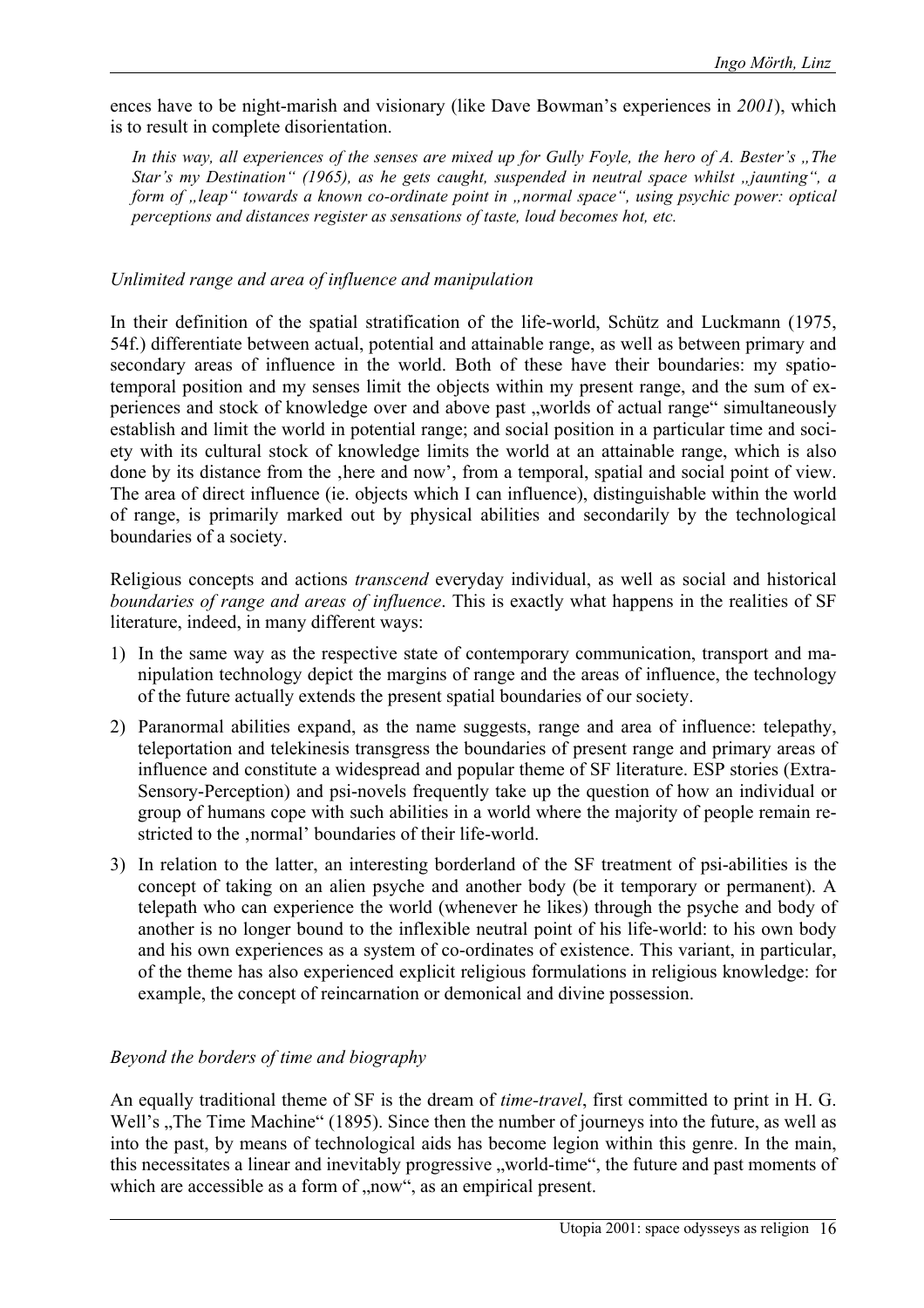It is in this "absolute" time in which subjective time, the internal duration of the stream of consciousness, is firmly rooted (cf. Schütz/Luckmann 1975, 62 ff). Sleep constitutes a central transcendental experience of consciousness, through which I can withdraw subjectively from worldtime and, at the same time, learn of the progress of this world upon awakening. Hence it is not surprising that the 'long sleep', towards a distant future also presents a frequently adopted form of time-travelling, besides that of the time-machines. Many variations on the theme of the long sleep' and waking up in the future, based on the progress of the world and the social changes that have taken place in the meantime, include the "frozen sleep", for example Robert Heinlein's "The Door into Summer" (1957) or Anders Bodelsen's "Bruno's Frozen Days" (Freysepunktet, 1979) or the dilatation of time during space-travel, a certain amount of time requering merely a fraction of that time. In this way, the everyday connection of world-time and subjective time is suspended and that empirical part of world-time connected to the human life-span is extended. Individual death, the inevitable end of biographical time, is not abandoned but transcended in its temporal certainty in these SF stories.

The time machine, allowing travel forwards or backwards in time, has consequences above and beyond this as regards subjective time: it relieves one, on the one hand, of the necessity of waiting (Schütz/Luckmann 1975, 63). When each and every point in time is easily accessible, the structure of world-time is no longer fixed, but at one's subjective disposal. The inevitability of biographical time is thereby rendered invalid: a past situation is no longer past and therefore is modifiable inasmuch as experiences not yet experienced at the time of action become accessible. In maintaining the logic of world-time - "first things first" - a series of time-paradoxes emerge :

*A man travels back in time by means of a time-machine and murders his own grandfather before the*  latter begets his father, thereby rending his own existence impossible. ("Ancestral Voices" by Nathan*iel Schachner, 1933) ... Someone undergoes a sex-change operation, travels back in time, sleeps with himself and begets himself. (R. Heinlein, "All You Zombies", 1959).*

#### *Beyond social time and the course of history*

In addition to the transgression of biographical time, the concept of time-travel into the past and intervening in the situation of that time opens up the possibility of change in the course of history which, within the realms of world-time, is otherwise impossible. This idea of travelling back into the past in order to change the course of history has become a popular SF theme, especially in recent years, inculding the box-office hit "Back to the future", starring Michael J. Fox, and ist sequel movies. Usually it is criminals who want to change history for their purposes, or a timetraveller who intervenes somehow, unintentionally, with a profound effect on the course of history. It is usually the task of the "time-police" to supervise the constancy of history. Isaac Asimov tried to deal with the theory that just such a form of supervision of time, once introduced, would lead to the end of social change and of history itself in his novel . The End of Eternity" (1955):

*Andrew Harlan, time-technician, belongs to that exclusive group of people who control time, in order to eradicate injustice and suffering from the history of humanity through "corrections" and to ensure an ideal society for eternity. The female time-agent from the distant future, Noys. shows him the consequences of total time control: "We learnt to look at reality and found basic existence ... We also discovered the change which destroyed it ... It was eternity itself ... its mere existence. Every system which allows mankind to shape is own future according to its own judgement, will end in mere seeking for security and indifference ..." Together with Noys, Harlan destroys the time-control system and opens up the possibility of the further historical development of mankind*.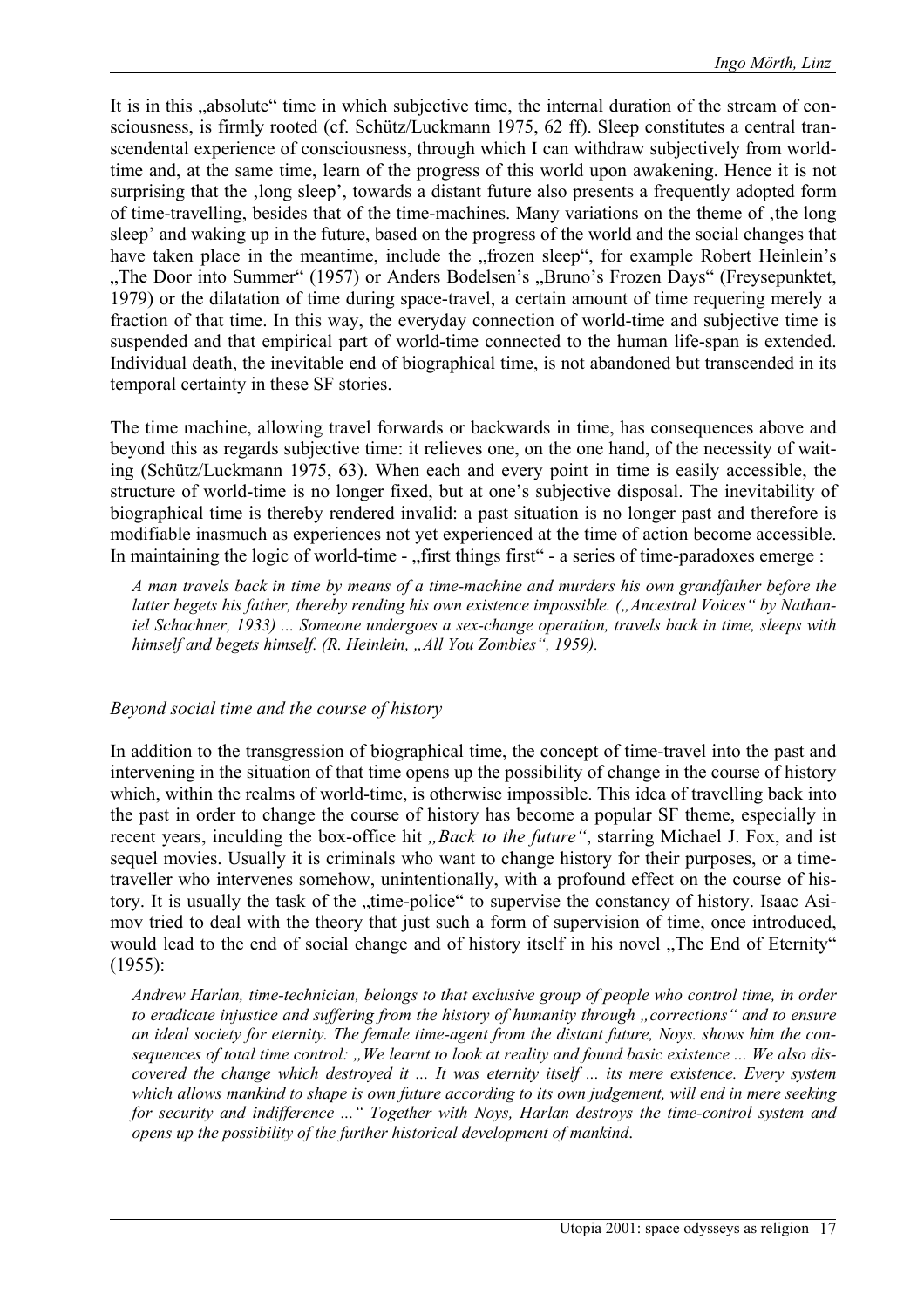The idea that the course of man's history is dependent on certain events which, should they have taken a different course, would have resulted in a different formulation of history, has led to an abundance of SF stories which try to fathom what kind of course of history and what kind of society there would be if, for example: ... Hitler had won the Second World War (Ph. K. Dick "The Man in the High Castle", 1963) ... the Spanish armada had defeated the English fleet (Pavane, 1968, by Keith Roberts) ... the South had won the American Civil War (Ward Moore, "Bring the Jubilee", 1955).

The final conclusion from all this is that every small or great event implies a more or less different course of history and that there are an indefinite number of variations on historical development which repeat themselves as parallel universes at every historically important juncture. All imaginable states of society and history exist, in this way, parallel to each other and can be reached via interim "time-passages" which lie crosswise to the forward progress of world-time (as in, for example, W. Aldiss', Report on Probability A", 1968, or Bob Shaw's  $n$ The Two-Timers", 1968).

#### *Transcendence of time itself*

Up until this point, the final boundary, even for the imagination of SF writers, was the linear, unalterable march of world-time, on the basis of which subjective and social consequences are, indeed, surmountable by means of time-travel and parallel worlds. However, there are some SF writers who even supercede this linear, progressive, consistent form of world-time:

1) The , linearity' of world-time is rendered invalid by time-loops in which the same moment, and thereby the identical run of events up to this particular moment, are repeated cyclically.

*W. Jeschke, for example, in his "The Tear in the Mountain" (Der Riß im Berg, 1970) has a man go through his own death over and over again. This reverses the transcendental relation between worldtime and subjective time: only one's consciousness registers a linear course of events.* 

2) The progressive quality of world-time becomes invalid when worlds are created in which time runs backwards.

In Philip K. Dick's ..Counter-Clock World" (1967) the dead come back to life and the old become *young. In John Brunner's , At the Wrong End of Time" (1971) an alien race appears which lives against the normal course of time, resulting in their first encounter with humans proving to be their last, which leads to amusing problems of communication.* 

3) Finally, worlds are a1so created in which speeded-up and slowed-down time structures alternate with each other or where time stands still completely, thereby rendering the consistency of the course of time invalid.

Religious concepts convert the invalidation of the spatial and temporal boundaries imposed within the life-world mainly into divine beings of unlimited abilities or into subjectively, ecstatically attainable "other" realities of thought and experience. In my opinion, the thorough study of the space and time thematic in SF literature, as analysed in this essay, illustrates again most clearly that the considerate treatment of such boundary-experiences by SF writers is an inner core, as far as content is concerned, showing that religious concepts and SF have the same 'roots' in the life-world of man and its boundaries.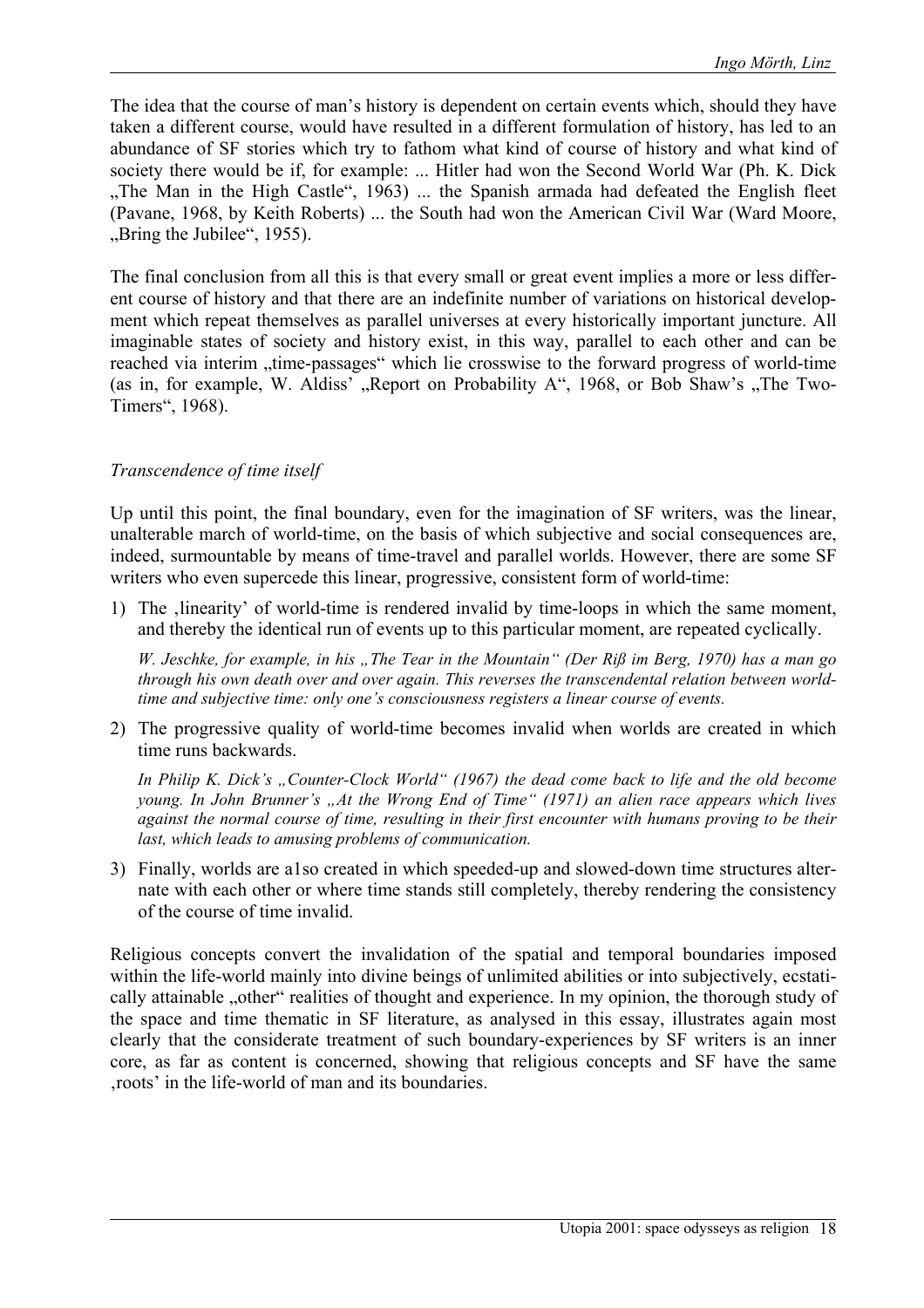## **SF fantasies as the basis of religious meaning: certainty instead of possibility**

"For thousands of years men have sought the state of complete spiritual freedom from the endless cycle of birth and death, a state of full awareness, memory and ability as a spirit independent of the flesh. ... In Scientology, a state of complete spiritual freedom is attainable. It is called "Operating Thetan." The definition of the state of Operating Thetan is "knowing and willing cause over life, thought, matter, energy, space and time." ... At the level of Operating Thetan one deals with the individual's own immortality as a spiritual being. One deals with the thetan himself in relationship to eternity; not to the eternity that lies behind him, but to the eternity which lies ahead. ... Contrary to those who teach that man cannot improve and that some seventy years in a body are all one can expect, there are states higher than that of mortal man. The state of OT does exist and people do attain it. ... The reactive mind thoroughly blocks the thetan from regaining and exercising his native powers. But once this block is removed, the person can learn to operate as himself, a spiritual being. ... Some of the miracles of life have been exposed to full view for the first time ever on the OT levels. Not the least of these miracles is knowing immortality and freedom from the cycle of birth and death."

Original Scientology text of 2001, see: http://www.auditing.org/13-ot.htm

Even the normally pronounced difference between religious meaning and SF reading or movie material - non-obligatory possibility instead of obligatory certainty - fades under certain circumstances, particularly when the credibility of SF concepts is socially supported and joins forces with charismatic characters. I would like to consider this more carefully, in conclusion.

Both the reinforcement of religious knowledge by social grouping and setting, on the one hand (thus effecting plausibility and tradition), and its pragmatic connection with everyday experiences and knowledge on the other hand, form the basis of the processes of religious meaning in the life-world which then, along with the semantic reference points of this knowledge, consitute the structural framework of an explicit religion (cf. Mörth 1978). I have, above, tried to show that parallels exist between "traditional" religion and SF as regards formal structure (creation of an alternative, fantastic reality), selfawareness as a form of literature conveying concepts of the world, and the main topics dealt with. At this point I now would like to illustrate that sometimes, under certain circumstances, the visionary world of SF retains those social and pragmatic anchorage points in the life-world which afford it a genuinely religious quality. In the first place, the starting point of this cult-like , rooting', has been, above all, the SF fanclubs.

In sharp contrast to all other branches of literature the development and extension of the fundamental SF themes was not only shaped by the imagination of the writers and internal developments within this literary genre, but also by an intensive process of discussion between writers and their readership which built up in England and the U.S.A. originally around the numerous SF journals of the between wars years and soon became organised into SF fan clubs, from which even more SF writers emerged (cf. Kyle 1976, 132 f. for detailed information on this subject). This formation as a group of believers has reached a new dimension now in the time of internet. Fans can communicate and thus confirm their world views, feelings and topics worldwide and instantaneously.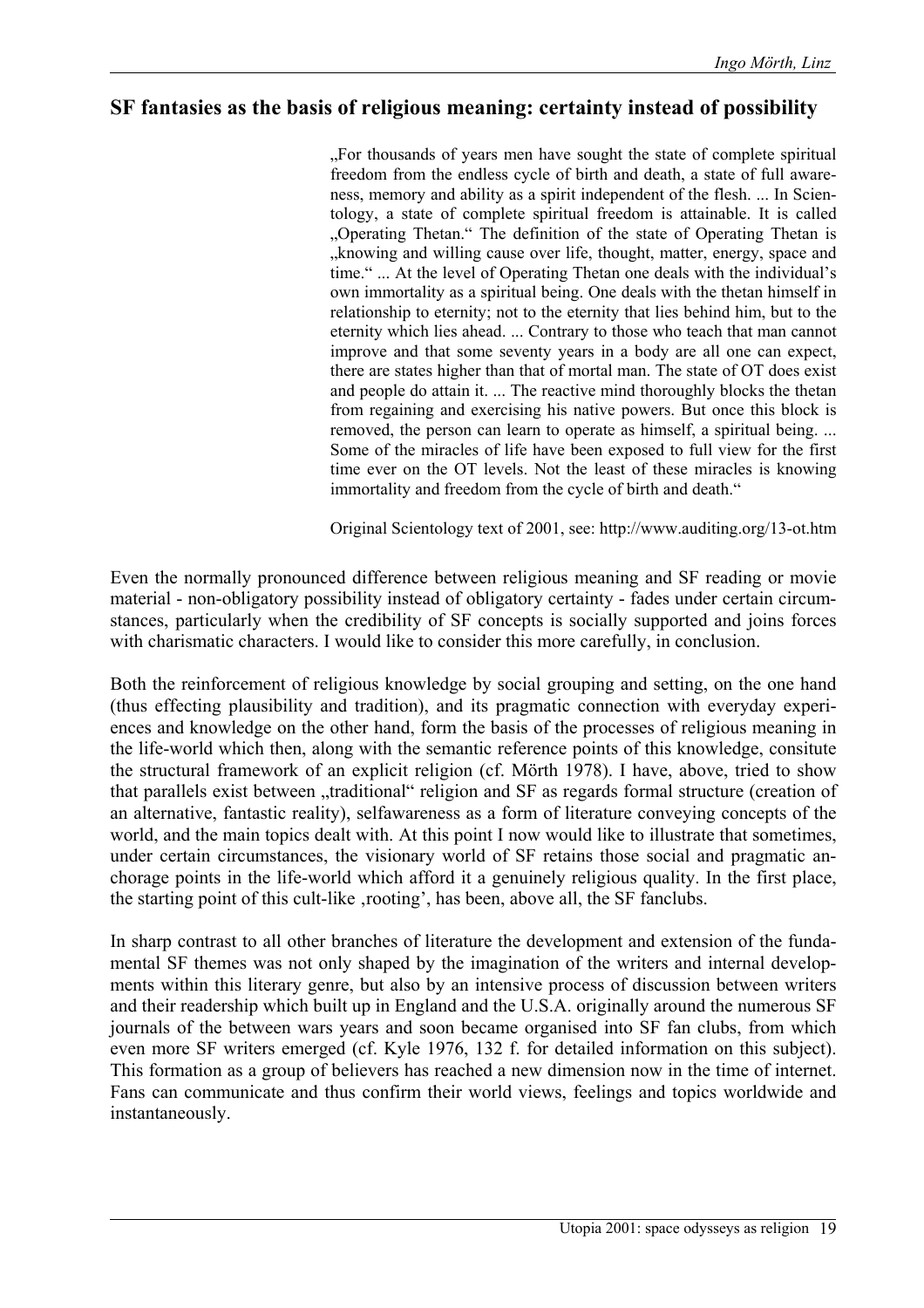The need for entertainment and the search for meaning of the readership poured and stille pours into the SF genre by way of such a continous feed-back process, that it was afforded a social 'anchorage' point which was to become the foundation of a truely religious, cult-like plausibility.

When the realities of the SF writers are taken seriously, every imaginable, fantastic creation is discussed as a possibility. Ideas for the creation of other worlds are developed. Then social and everyday, accessible knowledge, the empirical, social and life-world as a 'paramount reality' is thereby reduced to being merely one of many possibilities of existence. It is the variety of SF concepts of the world resulting from this discussion within SF fan clubs which affords the "Thesis of the Possibility of the 'Completely Different'" (Adorno) an everyday plausibility, as it were. These alternatives to the present, projected into the future, take on - even in the "here and now" - a more than zero probability: there could be intelligent life on Mars after all, time travel could be realised any time, UFO's could land on Earth any time ...

A number of SF religions in the complete sense of the word have arisen from this plausibility of a "everthing is possible" and "everything is possible even now" mentality, which was established by discussion in SF fanclubs, of which the Church of Scientology and various UFO cults are to be touched upon briefly, by way of example.

#### *Scientology: salvation by travelling into inner space*

The Church of Scientology claims approximately 8 million members worldwide (summing up every participant ever at an audition), critics say it's much less and give it approximately 60.000 currently active members. Scientology was founded by former SF author Lafayette Ronald Hubbard through a publication in the SF journal "Astounding Science Fiction" in May 1950 (title "Dianetics. A new science of the mind"). Nowadays the Scientology Church reaches across the whole world - mainly in English-speaking areas.

The essential element of Hubbard's doctrine is the belief that so-called "Thetans" - omnipotent and indestructible creatures - are concealed in each and every human being, upon whose death they simply slip into another body. All experiences from every previous existence are, along with those of the present life, stored in an unconscious form as "engrammes" in the reactive spirit'. These engrammes can be made conscious by scientological "auditions" and thereby erased. Should this succeed then a "clear" condition can be reached in which one can fully utilize his mental abilities, normally restricted by engrammes. However, in a further extension of this, the god-like Thetan can also achieve self-awareness within any human. In this case, the person then becomes "Operating Thetan". Indeed, the erasure process for all the engrammes of a present life is not easy and numerous, costly "auditions" and courses are necessary for this. The level of "Operating Thetan" has, however, not yet been attained by anyone within the Scientology Church to date.

In this fashion, Scientology affords a genuine religious meaning in the life-world of its followers since, on the basis of ideas developed within the SF branch of literature, concrete behavioural guidelines and techniques are offered, promising the transgression of limitations and life's problems existent in the , here and now'. It has developed a closed system of meaning, the validity of which establishes itself as , certainty', for its followers, revealing all the transcendental aspects of their life-world and treating them thoroughly and coherently. It is beginning to develop liturgical forms in which fundamental ideas are being ritually consolidated.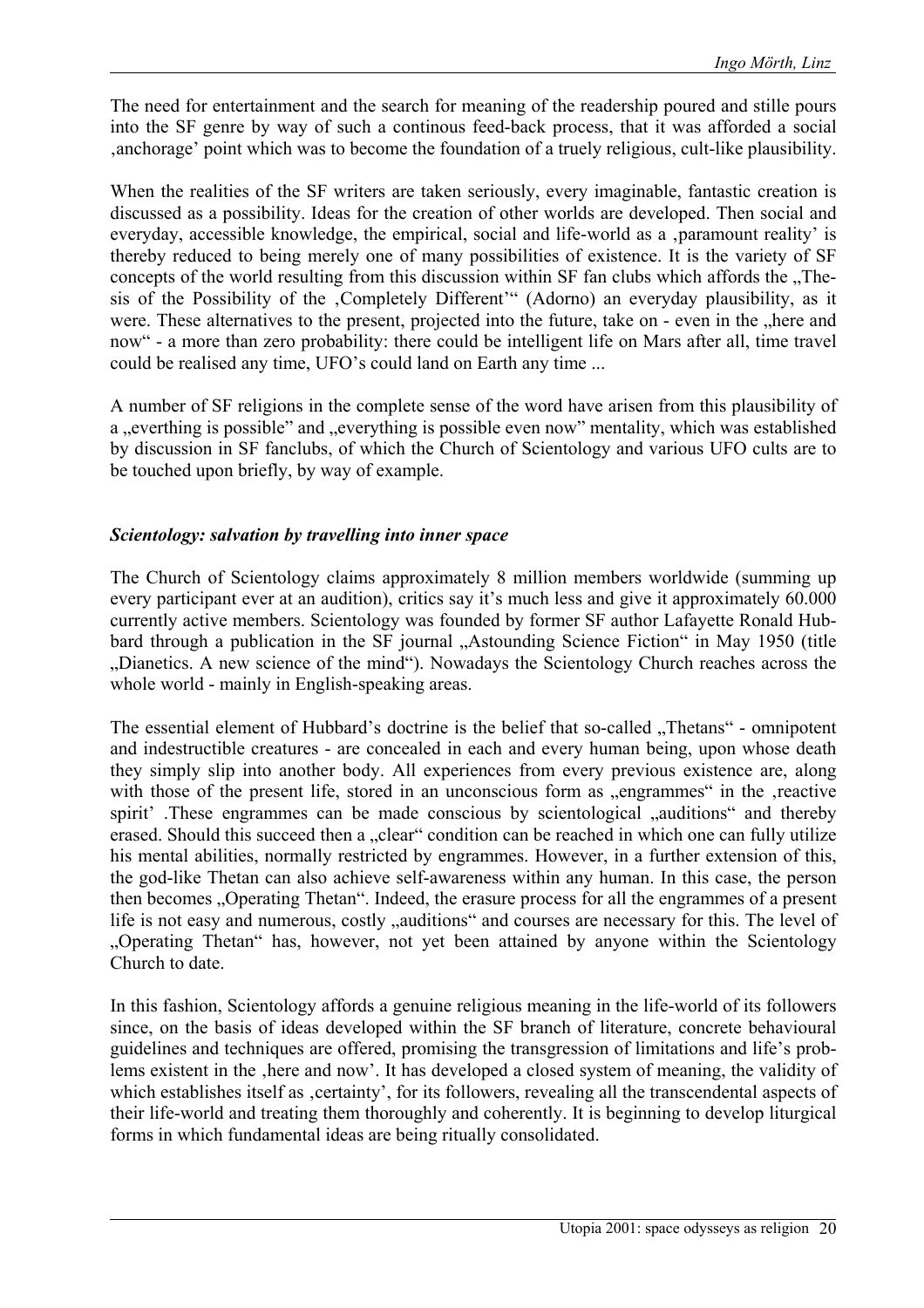#### *U.F.O.-cults: salvation by extraterrestial space travellers*

Whilst Scientology is promising a cosmically unrestricted life by means of god-like Thetans inside each of us, there is also a series of groups and movements, for whom the existence of extraterrestrial civilisations and their spaceships, visiting or observing the Earth, has become an irrevocable, concrete certainty. In this way, they expect salvation of the whole of mankind, not just of certain individuals, to come from out of the cosmos:

*"Why spaceships and their crews from other worlds are visiting our planet; about their revolutionary propulsion power that outmodes all present forms of power on Earth; about their plan to help mankind, and what you can do to help; about life on other Planets, their science, philosophy, government and economic systems; how their advanced knowledge can help to resolve most of our present-day problems on Earth."* 

> (Introductory text, The Amalgamated Flying Saucer Clubs of America, Inc., http://www.joshuatreevillage.com/201/saucer.htm)

Cosmic tidings of redemption, however, are only entrusted to chosen individuals who pass them on and consequently become the charismatic focal point of various cults. C. G. Jung has already researched this topic of extra-terrestrial civilisations and their envoys, the UFO's, as a mythical projection of the collective unconscious (1958). He interprets the belief in UFO's as the archetypal expression of fear of the destruction of the world and hope of an imminent collective deliverance. In fact, the number of recorded claims of contact and messages calling for peace increased in the 1950's when the cold war was reaching one of its initial critical points and the world was made aware of the danger of nuclear destruction for the first time.

Congresses have been in existence in the U.S.A. since the 1960's where contact witnesses meet, as well as a collective organisation (the "Amalgamated Flying Saucer Clubs of America, Inc.", see quotation above), whose president used to stand regularly for candidature at the Presidential elections.

The plausibility of the idea of extra-terrestrial civilisations seeking contact with Earth or even already having enjoyed it to some extend for thousands of years (cf. books by Erich von Däniken), was not only supported by the widespread interest in SF topics and by SF fanclubs' discussions, but also by spiritualistic ideas and groups. Spiritualistic mediums began to make contact more often with extra-terrestrial beings and civilisations as well as with the spiritual world and the dead.

In this way, a complete religious system of meaning emerges around a charismatic contactperson, comprising philosophical interpretations of the history of mankind and of other religions and going as far as rituals and behavioural guidelines for the salvation of the Earth. I would like to illustrate this, at this point, by means of the largest and most organised movement in the UFO cult sphere, the Aetherius Society, which covered the whole of the English-speaking world and was reported to boast around 50,000 members in the late sixties (cf . Evans 1973, 172), and is still active today (see http://www.aetherius.org):

*"This is not a new religion. ... It is a spiritual path to enlightenment and the cosmic evolution of mankind. Read and evolve. For the first time the connection between the science of Yoga, the theology of all major religions and the mystery of UFOs is explained." (Homepage cover text)* 

The first and only contact person on Earth is George King, who first perceived a 'voice' in March 1954, supposedly electing him to be ,ambassador' of Earth in the interplanetary parliament (Evans, 1973, 171). The representative of this governing body and George King's mentor is called "Master Aetherius", a member of an extremely advanced civilisation of the planet Venus.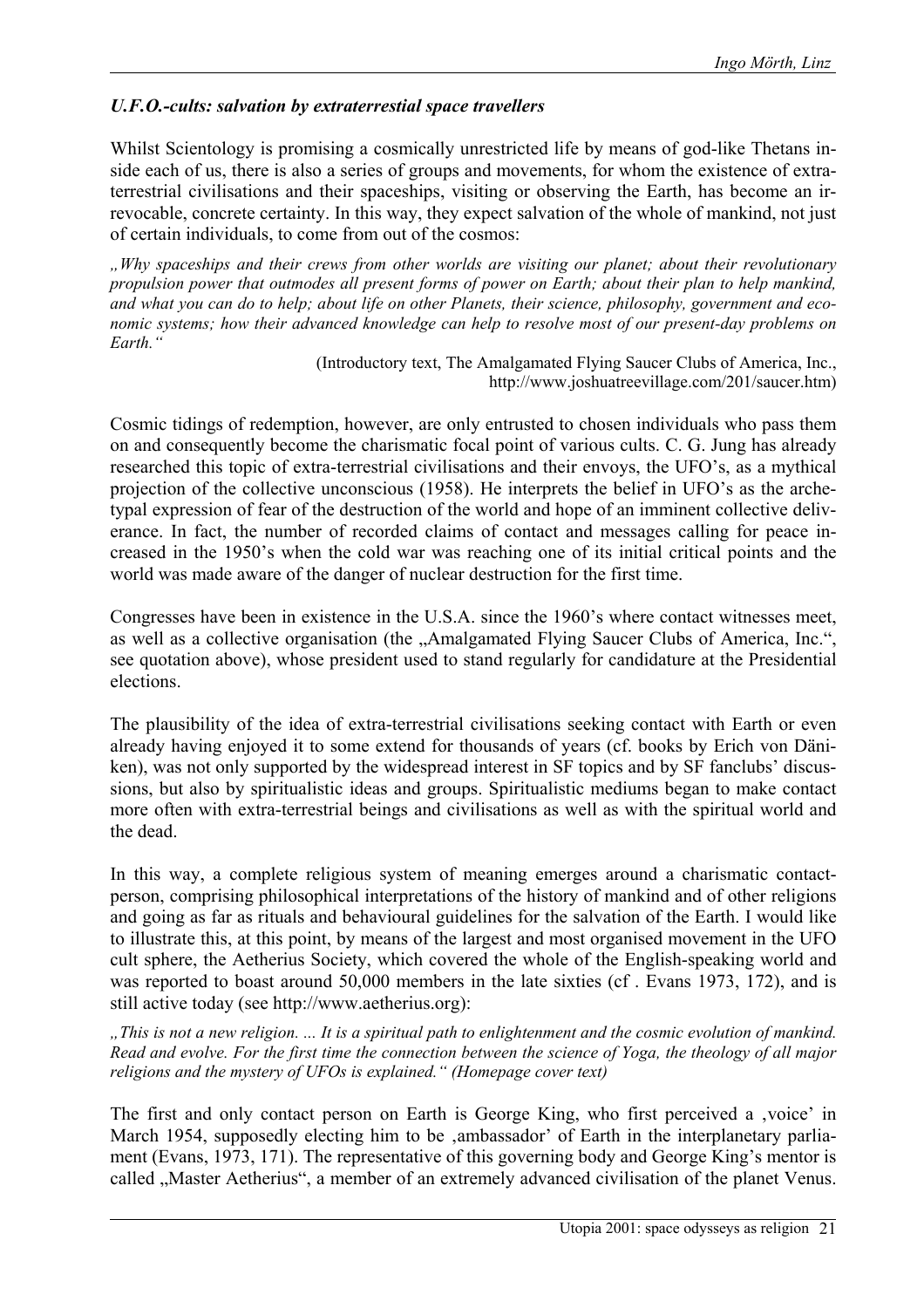King was apparently chosen as the primary channel of communication on Earth to serve as the connection link between the civilisations of the solar system and the whole cosmos, on the one hand, and humanity on the other, in order to increase their awareness of their cosmic responsibility. Contact with Aetherius and other extra-terrestrials (eg. "Mars, Sector 6") takes place during meetings where King acts as mouthpiece for all kinds of messages. These messages are also published in a magazine, entitled "Cosmic Voice". There are many other "Masters" on Venus, besides Aetherius, among them every founder of the major religions, such as Buddha, Rama-Krishna, even Jesus Christ. The messages delivered via King depict the universe as a battlefield of Good and Evil in the form of antagonistic civilisations, travelling throughout the universe in spaceships and by means of teleportation. Evil forces repeatedly try to destroy Earth and only the continued struggle of the solar system's civilisations against this has prevented this destruction up until now, since the psychic power of Earth's civilisation – the deciding factor - is too weak to afford sufficient resistance.

Nevertheless, the members of the Aetherius Society can assist the Masters of Venus and Mars in their struggle by means of a so-called "spiritual push". This spiritual push augments universal vital energy -  $Prana'$  - and strengthens the Earth's powers of resistance. A group of people can produce such a 'push' through meditation and devotions, which has always tipped the balance in the battles over the Earth in favour of the 'Powers of Good' .Consequently, members of the Aetherius Society are repeatedly called upon by George King and his successors (King died in 1997) to travel to various places in the world in order to influence decisively this struggle by means of spiritual pushes'. Without doubt the most spectacular of these activities was operation Starlight' (1959-61), during which George King and his followers climbed sacred mountains all around the world in order to charge' them with psychic energy. In the meantime, these mountains have become places of pilgrimage and are repeatedly "recharged". Further operations included that of "Bluewater" in which "pranabatteries" were moved to and fro by ship, and "Operation Sunbeam" in which the "power of the rising sun" was put to use worldwide.

Upon the somewhat insecure, but preparatory foundation of SF speculation Georges King has established a cosmic vision of great consistency which includes meaningful elements for the interpretation of the social world and of history, as well as of individual behaviour. The main task becomes the strengthening of the psychic energy of the individual and the collective. This enables followers to cope with the threatening transcendental experience of fear and of not being able to influence the future.

# **Concluding remark**

In conclusion, it can be said that the validity of everyday knowledge and the structures of the life-world are called into question in the form of an entertaining, fantastic speculation and that the attraction and popularity of this genre is based upon the examination of certain transcendental areas of the life-world and of knowledge.

In this way Science-fiction maintains a horizon for all that which is possible and thus preserves the 'possibility', (Luhmann) of other constructions of reality, presented as a limitless world of fantasy. This also sets out the pre-conditions for acknowledging such fantasy worlds as charismatic group experiences, furnished with irrefutable validity and certainty and for pragmatically anchoring this in the life-world of the group members.